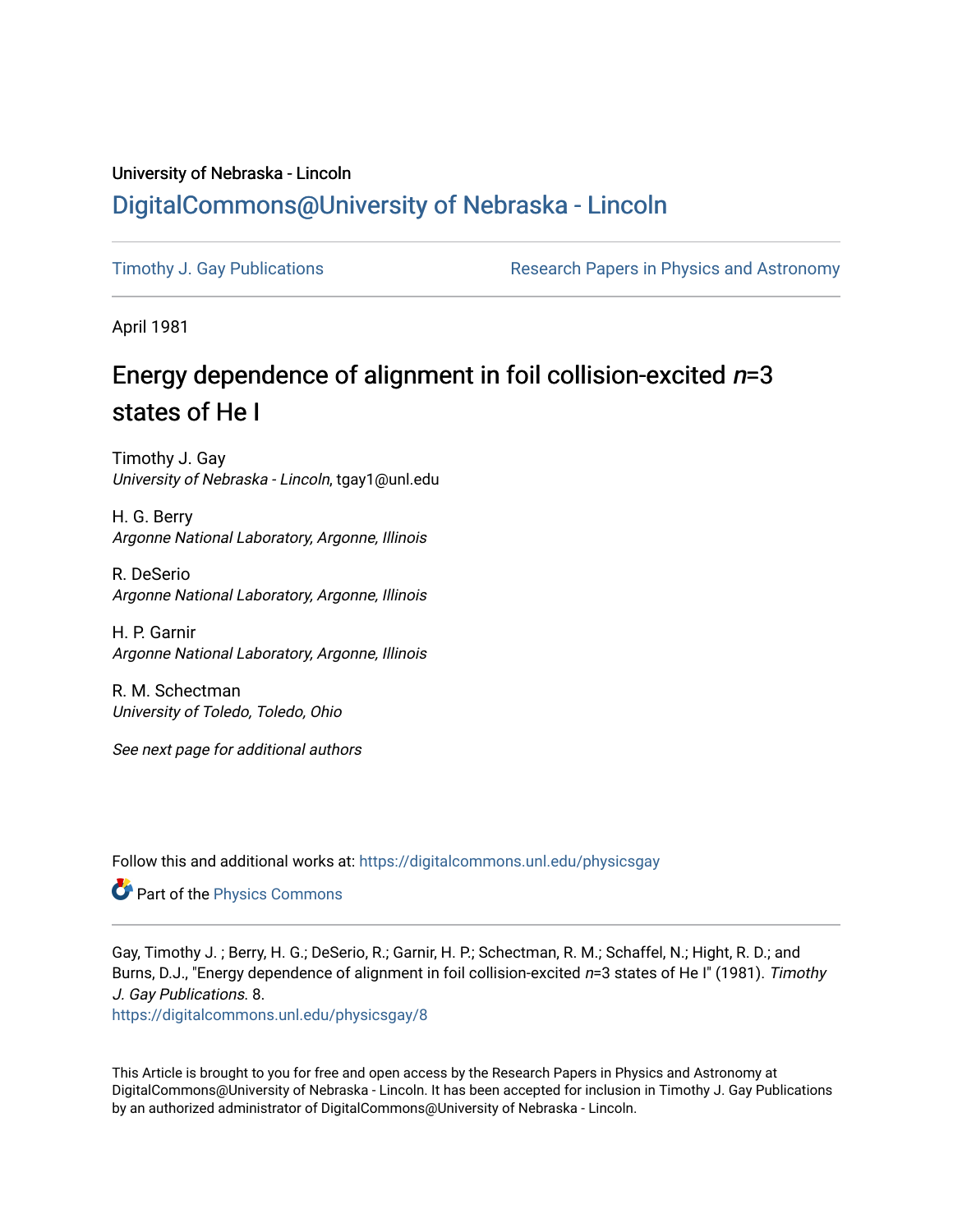### Authors

Timothy J. Gay, H. G. Berry, R. DeSerio, H. P. Garnir, R. M. Schectman, N. Schaffel, R. D. Hight, and D.J. Burns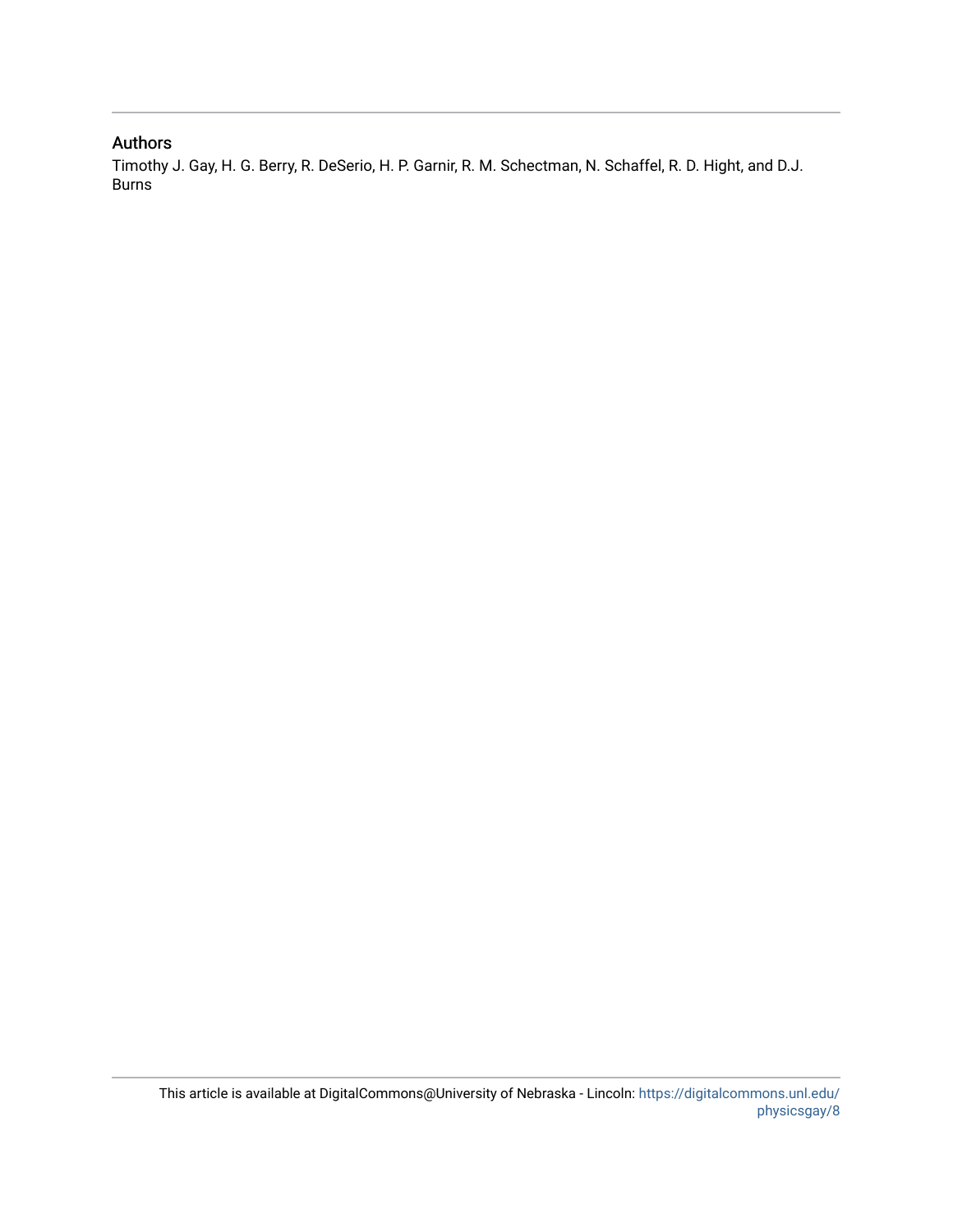# Energy dependence of alignment in foil collision-excited *n*=3 states of He I

T. J. Gay \*,†,‡, H. G. Berry, R. DeSerio<sup>\*</sup>, and H. P. Garnir  $§$ *Physics Division, Argonne National Laboratory, Argonne, Illinois 60439* 

R. M. Schectman and N. Schaffel *Department of Physics and Astronomy, University of Toledo, Toledo, Ohio 43606* 

R. D. Hight \*\* and D. J. Burns *Behlen Laboratory of Physics, The University of Nebraska, Lincoln, Nebraska 68588*

Received 28 July 1980

We have measured the beam-foil collision-induced alignment of the  $3p<sup>1</sup>P$ ,  $3p<sup>3</sup>P$ ,  $3d<sup>1</sup>D$ , and  $3d$  $3D$  states of He I for He<sup>+</sup> beam energies between 30 and 1300 keV. The alignment of all four states is found to vary with beam-current density as well as energy. The number of secondary electrons emitted per incident ion, γ, has also been measured as a function of foil temperature and beam energy between 400 and 1400 keV. The rate of change of both alignment and  $\gamma$  with foil temperature exhibits a general correlation. The energy dependence of alignment may be understood in terms of simple impact-excitation collisions. We also discuss our results in terms of the Kupfer-Winter surface electric-field model. The interaction between atoms emerging from the foil and slow secondary electrons is considered.

©1981 The American Physical Society

URL: http://link.aps.org/abstract/PRA/v23/p1745

DOI: 10.1103/PhysRevA.23.1745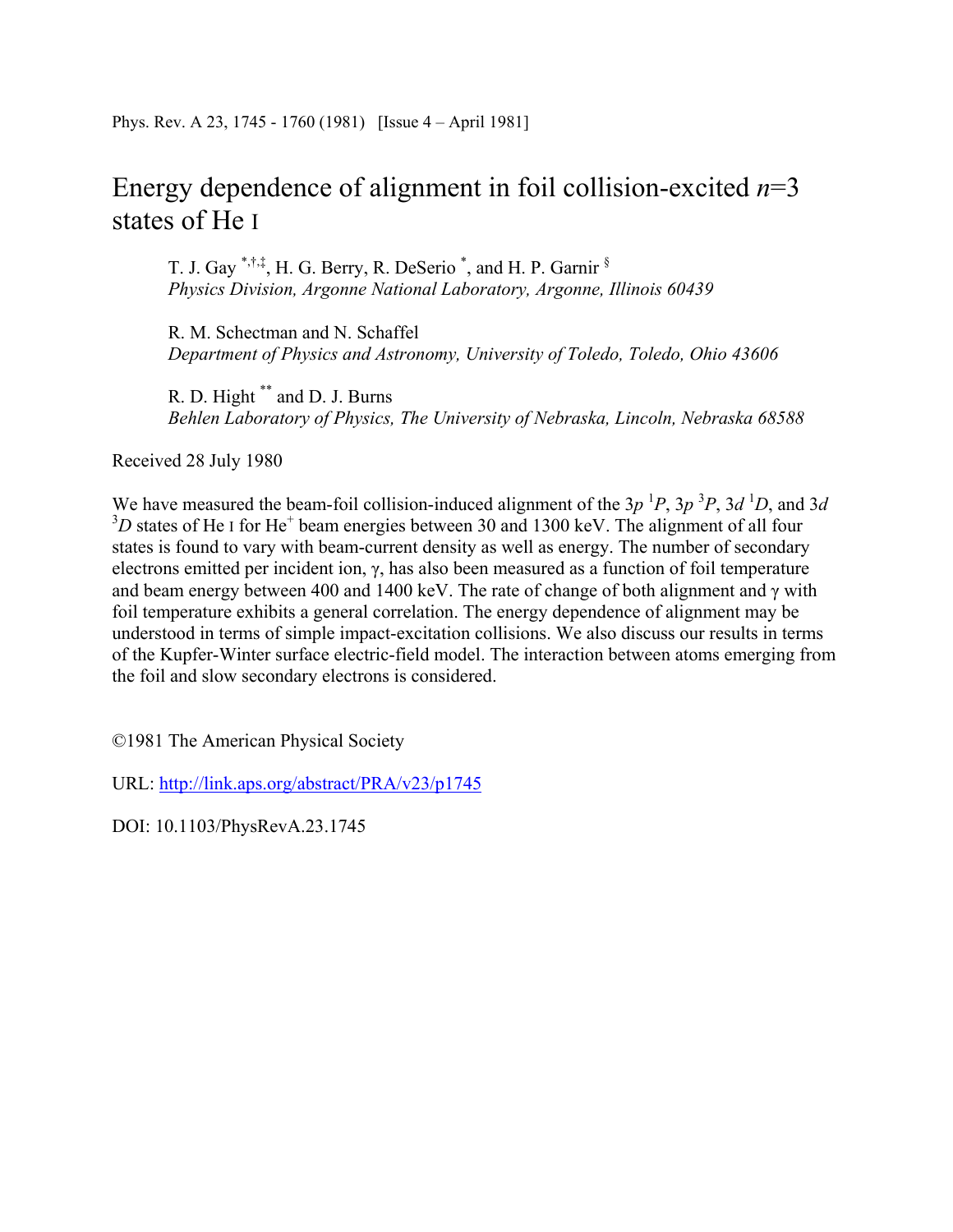### **Energy dependence of alignment in foil collision-excited**  $n = 3$  **states of He I**

T. J. Gay,\*<sup>††</sup> H. G. Berry, R. DeSerio,\* and H. P. Garnir<sup>§</sup> *Physics Division, Argonne National Laboratory, Argonne, Illinois 60439* 

R. M. Schectman and N. Schaffel *Department of Physics and Astronomy, University of Toledo, Toledo, Ohio 43606* 

#### R. D. Hight<sup>||</sup> and D. J. Burns

*Behlen Laboratory of Physics, The University of Nebraska, Lincoln, Nebraska 68588*  (Received 28 July 1980)

We have measured the beam-foil collision-induced alignment of the  $3p^{1}P$ ,  $3p^{3}P$ ,  $3d^{1}D$ , and  $3d^{3}D$  states of He I for He + beam energies between 30 and 1300 keV. The alignment of all four states is found to vary with beamcurrent density as well as energy. The number of secondary electrons emitted per incident ion,  $\gamma$ , has also been measured as a function of foil temperature and beam energy between 400 and 1400 keV. The rate of change of both alignment and  $\gamma$  with foil temperature exhibits a general correlation. The energy dependence of alignment may be understood in terms of simple impact-excitation collisions. We also discuss our results in terms of the Kupfer-Winter surface electric-field model. The interaction between atoms emerging from the foil and slow secondary electrons is considered.

#### I. INTRODUCTION

With the advent of the beam-foil light source as a spectroscopic tool, considerable interest in the physics of the fast ion-foil-collision process has developed. Confirming the theoretical prediction of Macek,<sup>1</sup> Andra<sup>2</sup> showed in 1970 that foil collision-excited states could be aligned, i.e., have a nonzero second moment of electron distribution. Such alignment manifests itself in the linear polarization of light emitted by the atoms downbeam from the foil. In 1974, Berry  $et\ al.^3$  observed circularly polarized light when the foil was tilted about an axis perpendicular to the direction of the beam. Because the foil bulk is amorphous, this experiment demonstrated the essential surface character of the excitation pro cess.<sup>4</sup> Considering that bound excited states of fast atoms or ions have an extremely short mean life in solids, this result is not surprising. $5$ 

Clearly, one step towards a comprehensive understanding of the beam-foil excitation and alignment process is the measurement of the energy dependence of alignment when the foil normal is parallel to the beam direction. To date, this has been done in three cases: Two groups<sup> $6-9$ </sup> have determined the alignment of the  $2P$  state in H between 10 and 2000 kev; in addition, our group has measured the alignment of the  $3p^{1}P$  and  $4d^{1}D$ states of He I between 20 and 1000 keV.<sup>10,11</sup> We found the alignment to depend not only on beam energy but beam-current density as well.<sup>10</sup> This latter effect was subsequently shown to result from the heating of the foil by the beam, $^{12}$  and we suggested that the observed alignment variations were caused by the change of secondary electron

flux with foil temperature.

In this paper, we report measurements of the alignment of the  $3p^{3}P$ ,  $3d^{1}D$ , and  $3d^{3}D$  states of He I between 25 and 1300 keV and further measurements of  $3p^{1}P$  alignment above 400 keV. These results thus provide a complete overview of the energy dependence of beam-perpendicular foil collision-induced alignment in the  $n = 3$  manifold of He I. The polarization temperature dependence<sup>12</sup> is seen to be a general feature of the data. We discuss the energy dependence results in terms of analogous single- collision data and the surface electric-field model of Kupfer and Winter, $8$  and show that both hydrogen and helium results may be well understood in terms of simple ion-atom collisional interactions. In addition, we present measurements of secondary electron emission as a function of foil temperature for beam energies greater than 400 keV, thus extending the range of earlier measurements.<sup>12</sup> The dynamic interaction between He atoms emerging from the foil surface and these electrons is considered.

#### 11. EXPERIMENT

#### **A.** Optical measurements

Measurements were made at four laboratories using four accelerators. He' beams above 400 keV were obtained from the Argonne Physics Division Dynamitron accelerator. All data between 225 and 400 keV were taken with the PN Van de Graaff at the University of Toledo. Measurements below 225 keV were made at Toledo and at the University of Chicago using a small electrostatic accelerator. Supplemental data taken with an electrostatic accelerator at the University of

1745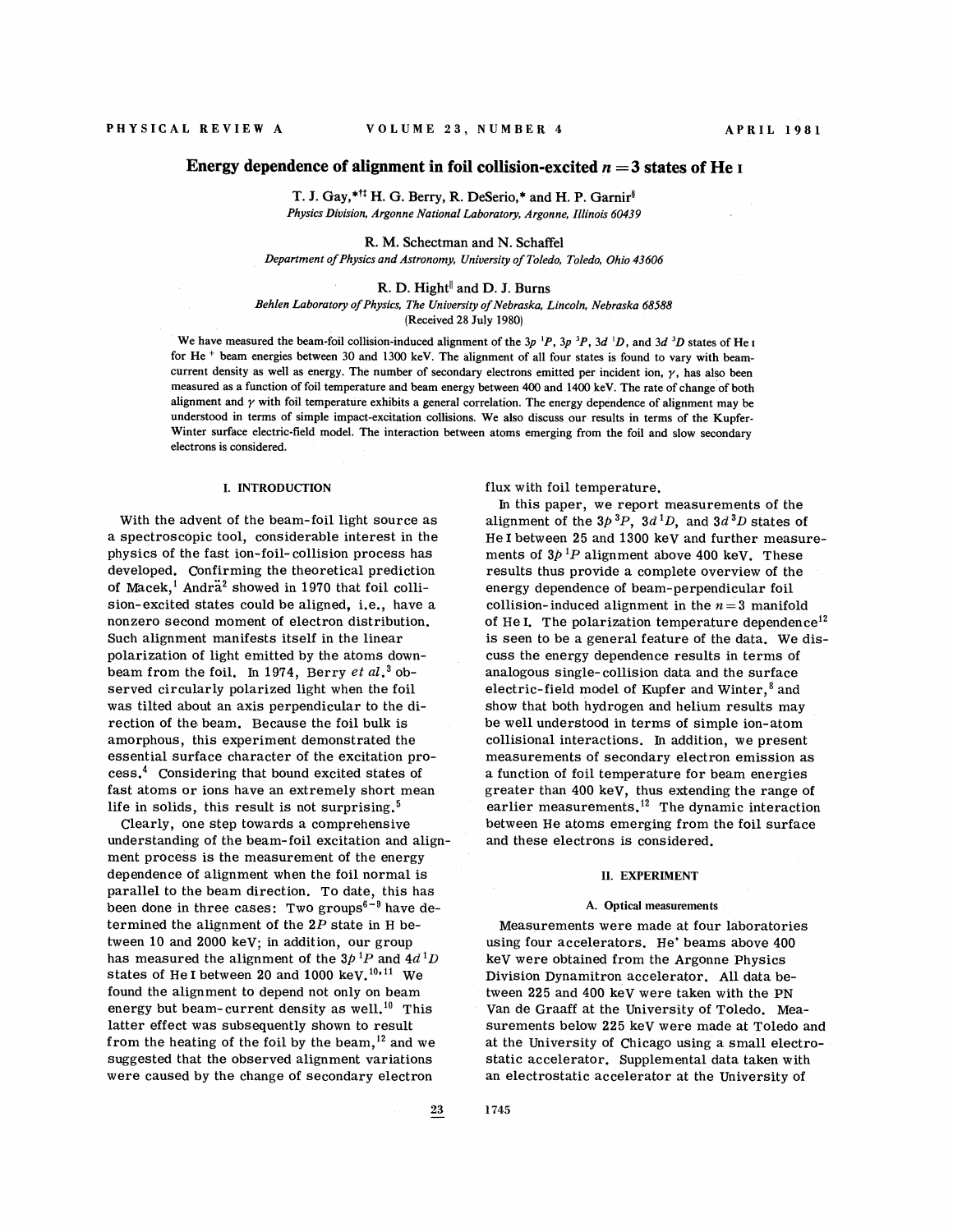Nebraska confirmed the Chicago and Toledo results for the  $3p^{3}P$  and  $3d^{1}D$  states between 75 and 375 keV.

The ion beam was collimated to a diameter of 4.8 mm upon entering the target chamber. Carbon foils between 5 and  $6.5(\pm 1) \mu g/cm^2$  were mounted on 1-mm thick A1 foil holders having circular apertures 6.4 mm in diameter. Up to 23 of these holders could be mounted on a wheel and sequentially rotated into the beam. The beam was stopped in a Faraday cup. The target chambers at all four laboratories were pumped by metal oil diffusion pumps trapped by liquid nitrogen-chilled baffles. Nominal chamber pressures were  $1 \times 10^{-6}$ Torr or lower. Beam-energy calibrations were made by measuring the length of the slow  $J, J'$  $= 2,1 659$ -MHz fine-structure beat in the He I  $2s<sup>3</sup>S-3p<sup>3</sup>P$  3889 Å transition. Calibration accuracy was better than  $4\%$  at all energies.

Photons emitted by foil-excited atoms were observed at 90° to the beam direction through a fused silica viewing port in the side of the chamber. For our case of cylindrically symmetric collision geometry in which the foil normal is parallel to the beam direction, the measured intensity of light polarized parallel or perpendicular to the beam may be written<sup>13</sup>

$$
I_{\parallel}(t) = C(t)[1 + h^{(2)} G(t) A_0^{\text{col}}(0)],
$$
  
\n
$$
I_{\perp}(t) = C(t)[1 - \frac{1}{2}h^{(2)} G(t) A_0^{\text{col}}(0)],
$$
\n(1)

where  $C(t)$  contains the exponential decay factor and the oscillator strength of the transition, the angular acceptance and efficiency of the detector, and constants required to express I as a power flux.  $G(t)$  describes the time-dependent transfer of alignment between orbital and spin (either nuclear or electronic) coordinates. In the case of  $4H$ e and cylindrically symmetric excitation,

$$
G(t) = \frac{1}{2} \sum_{J \sim J} \left( \frac{(2J+1)(2J'+1)}{(2S+1)} \begin{Bmatrix} J' & J & 2 \\ L & L & S \end{Bmatrix}^2 \cos \omega_{JJ'} t \right), \tag{2}
$$

where *J*, *J'*, *L*, and *S* are the quantum numbers of two fine-structure levels in the upper state. The cosine frequency corresponds to the respective fine-structure splitting. Equation (2) is derived assuming no collisional alignment of spins.<sup>13-15</sup> The term  $h^{(2)}$  is given by<sup>13</sup>

$$
h^{(2)} = (-1)^{Li-L_f}
$$
  
\n
$$
\times \left\{ \begin{cases} L_i & L_i & 2 \\ 1 & 1 & L_f \end{cases} \right\} / \left\{ \begin{cases} L_i & L_i & 2 \\ 1 & 1 & L_i \end{cases} \right\},
$$
 (3)

where **i** and f refer to the initial and final states in the transition.

$$
A_0^{\infty 1}(0) = \frac{\sum\limits_{m_1} [3m_i^2 - l(l+1)] \sigma(m_1)}{l(l+1) \sum\limits_{m_1} \sigma(m_1)}.
$$
 (4)

The quantities  $G(t)$  and  $h^{(2)}$  for the four  $n=2-3$ He1 transitions measured are

$$
(2s1S - 3p1P, 5016 Å)
$$
  
\n
$$
G(t) = 1, \quad h(2) = -2,
$$
  
\n
$$
(2p1P - 3d1D, 6678 Å)
$$
 (5)

$$
G(t) = 1, \quad h^{(2)} = -1, \tag{6}
$$

 $(2s<sup>3</sup>S - 3p<sup>3</sup>P, 3889 \text{ Å})$ 

$$
G(t) = \frac{5}{18}(1 + \frac{9}{5}\cos\omega_{21}t), \quad h^{(2)} = -2,
$$
 (7)

$$
(2p^{3}P - 3d^{3}D, 5876 \text{ Å})
$$

 $G(t) = \frac{1}{150} (71 + 40 \cos \omega_{32} t + 35 \cos \omega_{21} t)$ ,

$$
h^{(2)} = -1 \tag{8}
$$

The  $J, J' = 2, 0$  and 1,0 splittings in the  $3p^{3}P$  level were spatially unresolved in our experiments and are not included in (7). The  $3d<sup>3</sup>D J, J' = 3, 1$  beat was not observed due to its small amplitude and is neglected in (8).

Polarization measurements were made in one of two ways. In the first method, a film polarizer was rotated to measure relative values of  $I_n$  and  $I_i$ . In this manner, the polarization  $P(t)$  may be determined:

$$
P(t) = \frac{I_{\parallel} - I_{\perp}}{I_{\parallel} + 2I_{\perp}} = \frac{1}{2}h^{(2)}G(t)A_0^{\text{col}}(0) \,.
$$
 (9)

This method has the disadvantage that one must carefully determine and correct for detector polarization bias. The other method used is described in detail by Berry **ef a1.16** The polarizing element (in this case a Glan-air prism polarizer) is fixed while a retarder plate is rotated. With this system, the linear polarization fraction (relative Stoke's parameter  $M/I$ ) is most conveniently measured<sup>16</sup>

$$
\frac{M}{I} = \frac{I_{\parallel} - I_{\perp}}{I_{\parallel} + I_{\perp}} = \frac{2\eta}{(1 - \cos \delta) - \eta (1 + \cos \delta)},
$$
\n
$$
\eta = \frac{I(\theta = n\pi/2) - I(\theta = (2n + 1)\pi/4)}{I(\theta = n\pi/2) + I(\theta = (2n + 1)\pi/4)},
$$
\n(10)

1746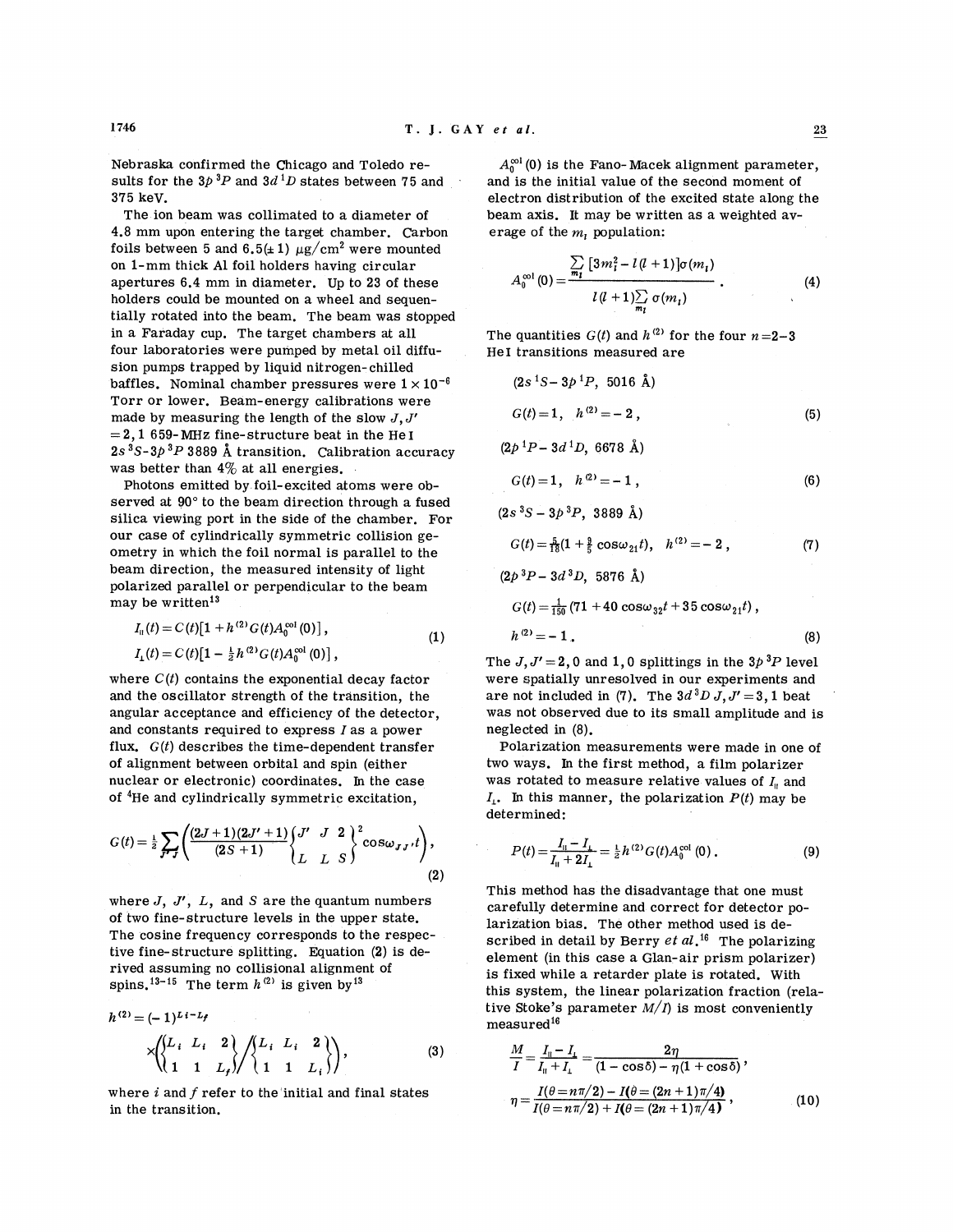where  $\theta$  is the angle between the retarder's fast axis and the beam direction, 6 is the retardance, and **n** is an integer.

In both cases, light from the beam was focused by a lens onto an image slit. Between the lens and the slit was mounted either a single rotatable film polarizer or a fixed Glan-air polarizer (nearest the slit) and a rotatable retardation plate. The film polarizer had a measured extinction coefficient of better than 1% over the wavelength range of our experiments. This system was used when count rates were low (high beam energies, singlet transitions) because a much larger image aperture could be employed with such a configuration. **A**  4-mm-diameter circular aperture, for example, was used to measure the singlet states above 500 keV. The Glan-air polarizer had a maximum acceptance angle of 9" and an effective circular aperture of 3 mm. The lens aperture in this optical configuration was 3.5 cm, while the nominal lens-slit distance was 30 cm (with variation from this depending on transition wavelength). Thus, light rays could make no larger than a  $3^\circ$  angle with the optic axis. The zero-order crystallinequartz phase plate, manufactured by Karl Lambrecht, Inc,, had a retardance angle 6 measured to within 2" over the wavelength range of interest.

The light detection system consisted of a photomultiplier tube in a cooled housing masked by a 2.54- cm-diameter narrow-band interference filter. Polarization of light from the  $2p^{1}P-3d^{1}D$ 6678 **a** transition was measured using an lTT FW4034 S20 red sensitive tube cooled to dry ice temperature. All other transitions were measured using a Centronic 4249B tube cooled in a Peltier effect housing. Interference filters were obtained from the Oriel Corporation. They had peak transmission wavelengths (and full width at half-maximum bandwidths) of 3910  $\AA$  (110  $\AA$ ), 5018 A (12 A), 5900 A (100 A), and 6700 A (80 **A)**  for the 3889 A, 5016 A, 5876 A, and 6678 **A** transitions, respectively. These bandwidths were sufficiently narrow to exclude light from other helium transitions except the 6700 **A** filter. Corrections for measurements made with this filter are discussed below.

Data acquisition was automated by an on-line minicomputer (Argonne) or microcomputer (Toledo, Chicago). Beam current registered at the Faraday cup was digitized and photons were counted for a present number of digitizer counts. Counting time was monitored, enabling the computer to subtract background or dark counts automatically. Data were taken in one of four ways, depending on the optical train in use and whether a singlet or triplet state was being measured.<sup>17</sup>

(a) Singlet states, rotating polarizer. Polariza-

tion as a function of distance from the foil was checked for constancy to insure that cascading and spurious reflected light were not affecting the data. The polarization  $P$  was then measured at a fixed position down beam, typically 3-4 mm from the foil.

@) Singlet states, rotating phase plate. The parameter  $\eta$  (and thereby  $M/I$ ) was checked for constancy downbeam from the foil and then measured at a fixed position.

(c) Triplet states, rotating polarizer. The polarization  $P(t)$  was measured as a function of distance from the foil.  $A_0^{\text{col}}$  (0) was extracted either by fitting the results to the cosinusoidal form of (7) or (8) and (9) or by simply averaging  $P(t)$  over an integral number of beat wavelengths. The first beat was not included in the analysis to avoid possible problems caused by light reflected from the foil or foil holder. In the  ${}^{3}D$  case, where it was not practical to move the foil the length of the slow 76-MHz ( $\omega_{32}$ ) beat, the second and third 1325-MHz  $(\omega_{21})$  beats were averaged and appropriate corrections made for the slow beat. Equation (9) must be corrected for finite detector resolution when the cosine fitting procedure is used. This resolution was determined by attaching a Hg light source collimated to 0.05 mm to the foil wheel and moving it on the beam axis past the optical train. Agreement between the two methods of data analysis was always considerably better than statistical uncertainty in the measurements.

(d) Triplet states, rotating phase plate. Measuring  $M/I(t)$  instead of  $P(t)$  complicates the analysis somewhat. The linear polarization of the 3889- $\AA$  transition, is given by

$$
M/I(t) = \frac{-\frac{5}{6}\left(1 + \frac{9}{5}\cos\omega_{21}t\right)A_0^{\text{col}}(0)}{2 - \frac{5}{16}\left(1 + \frac{9}{5}\cos\omega_{21}t\right)A_0^{\text{col}}(0)} \tag{11}
$$

The equivalent expression for the  ${}^3D$  transition is

$$
M/I(t) = \frac{-\frac{1}{100}(71+40\cos\omega_{32}t+35\cos\omega_{21}t)A_0^{\text{col}}(0)}{2-\frac{1}{300}(71+40\cos\omega_{32}t+35\cos\omega_{21}t)A_0^{\text{col}}(0)}.
$$
\n(12)

The triplet alignment parameters were obtained using these formulas. Corrections to account for finite detector resolution in, e.g., (11) and (12) were negligible.

In general, we attempted to obtain absolute statistical uncertainties in the measured asymmetries (P or  $\eta$ ) of less than 0.5%. This corresponded to accumulating between 30 000 and 150 000 counts for a given polarizer or phase plate position over the course of the run. The phase plate and film polaroid were rotated through 360" to eliminate the effects of possible asymmetries in these elements. Typically 20 to 40 revolutions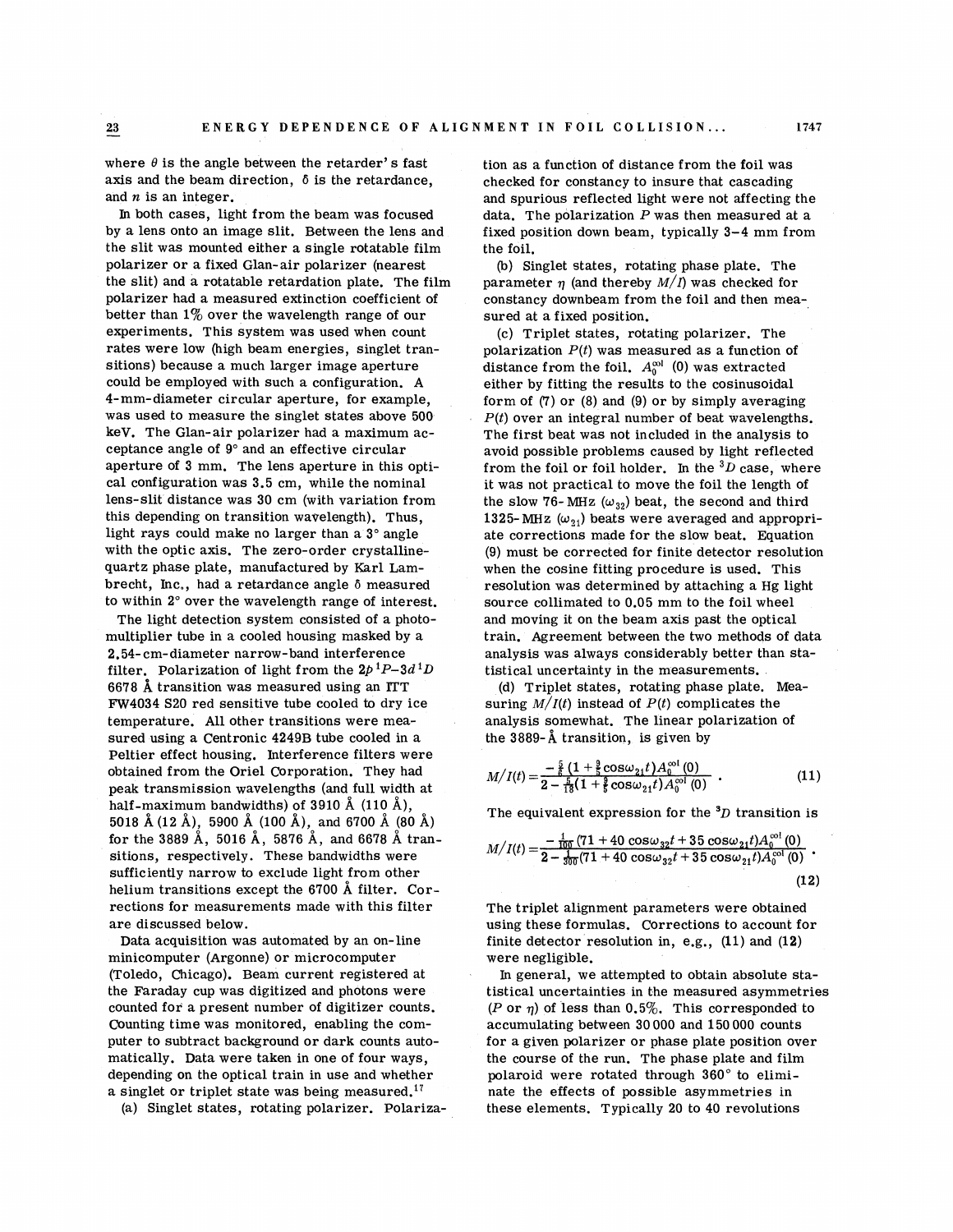would be made for a complete measurement. Counting rates were highly variable, depending on chamber geometry, optical train, beam energy, and atomic transition. Rates as high as 3000 counts per second were measured at low energy for the 3889-A transition using a 0.5-mm-wide slit. At 1.2 MeV, using a 4-mm- diameter circular image aperture, 5016-A counting rates with a 5-  $\mu$ A beam were 20 /sec, including a dark count of **5** /sec. Single measurements took between 10 min and 2 h. Photomultiplier dark counts were typically  $3-10/\text{sec}$  and were unpolarized. This signal was the same with and without beam except for the 3889-A light for which there was a small current dependent background, presumably due to neutralization and excitation of the He' beam by residual gas in the chamber. This background signal was about 1% of the signal with the foil in place and was only marginally polarized. Its contribution was included in the analysis.

Statistical errors in  $A_0^{\infty 1}(0)$  are typically between 0.5 and 0.8% and never larger than 0.9%. The determination of the phase delay,  $\delta$ , is good to 2" at all wavelengths. This corresponds to a maximum fractional error [see (10)] of  $4\%$  in  $A_0^{\text{col}}$  for the 6678 Å  $3p^1P-3d^1D$  transition, where  $\delta = 86^\circ \pm 2^\circ$ . For the 3889- $\AA$  2s <sup>3</sup>S-3p<sup>3</sup>P transition, where  $\delta = 156^{\circ} \pm 2^{\circ}$ , the fractional uncertainty is about  $1\%$  of  $A_0^{col}(0)$ . When the rotating polarizer system was used, instrumental polarization was measured by focusing the system on an unpolarized light source (e.g., incandescent light diffused through a colloidal suspension) and determining the apparent asymmetry. Instrumental polarization,  $P$ , was always less than  $0.2\%$ , with the statistical error of the determination typically being 0.2 to 0.3 %. Alignment values were corrected for instrumental polarization where appropriate, with the additional statistical error included. Instrumental depolarization effects due to residual birefringence of the fused silica chamber window and collection lens were determined (by rotation of these elements) to be negligible.

AS a consistency check, polarizations for all four transitions were measured at 100, 200, and 500 keV using both optical systems. The values agreed within statistical error, and no systematic effects were observed. As a result, errors due to instrumental polarization and phase delay uncertainty may be considered to be minor.

The interference filter used to isolate 2p *'P-* $3d<sup>1</sup>D$  (6678 Å) light did pass the 6560 Å light from the He $\pi$  *n*=4 to 6 transition. Using a monochromator, the ratio of intensities (6560 A/6678 **A)**  without the filter was measured to vary from unity at 400 keV to 10 to 1 at 1100 keV. The filter cut out  $96.6\%$  of the 6560 Å light relative to its

transmission at 6678 Å. The He**n** line was isolated using a filter centered at 6561 **A** with a 10 **A**  bandwidth. Its polarization was measured at the same distance from the foil at which the  ${}^{1}D$  measurements had been made. The polarization  $P$ varied smoothly between  $+5.5\%$  at 500 keV and  $+2.8\%$  at 900 keV for a beam-current density of 30  $\mu$ A/cm<sup>2</sup>. Current densities of 6  $\mu$ A/cm<sup>2</sup> gave polarizations about  $1.5\%$  lower across the energy range. The  $3d<sup>1</sup>D$  polarization measurements were corrected accordingly. The maximum adjustment was at 900 keV, where the measured value for  $A_0^{\text{col}}(0)$  of 8.5% was corrected to 12.2%. The "contaminant" effect was negligible at 400 keV. The magnitude of the correction varied smoothly between these limits at intermediate energies.

#### **B. Secondary electron and temperature measurements**

Secondary electron and temperature measurements have been described previously.<sup>12</sup> Data reported here were taken at Argonne for He' beam energies above 400 keV. The number of secondary electrons emitted from the foil per incident ion was determined by measuring the current at an aluminum plate,  $2 \times 3$  cm, 2 mm from the foil and 1 cm from the beam, with its long edge parallel to the beam direction. The anode current reached a plateau for bias voltages above + 500 V. The foil holders were grounded. These measurements did not distinguish electron energy or angle of emission, but should give accurate values for relative yields. Owing to the geometry of the anode, electrons emitted from the exit surface of the foil should be collected preferentially to those emitted from the entrance surface.

During the secondary electron measurements, foil temperature was monitored using an Ircon 300L bolometer.<sup>12</sup> The 6.1  $\mu$ g/cm<sup>2</sup> foils used in this experiment had a measured spectral emissivity of 0.12 for emission between 2 and 2.6  $\mu$ m at an angle of  $39^\circ \pm 2^\circ$  to the foil normal. The effective emissivity, accounting for attenuation in the fused silica viewing port, was 0.07. Foil temperature was measured as a function of beamcurrent density between 400 and 1400 keV. Results obtained using different foils were reproducible within experimental error.

#### **111. RESULTS**

#### **A. Alignment data**

The alignment data for the  $n=3$  states are shown in Figs. 1-4. These results are tabulated in Ref. 17. The solid points were taken with beamcurrent densities of  $30 \pm 5 \mu A/cm^2$ ; open points were taken with  $6 \pm 2 \mu A/cm^2$ . Each point repre-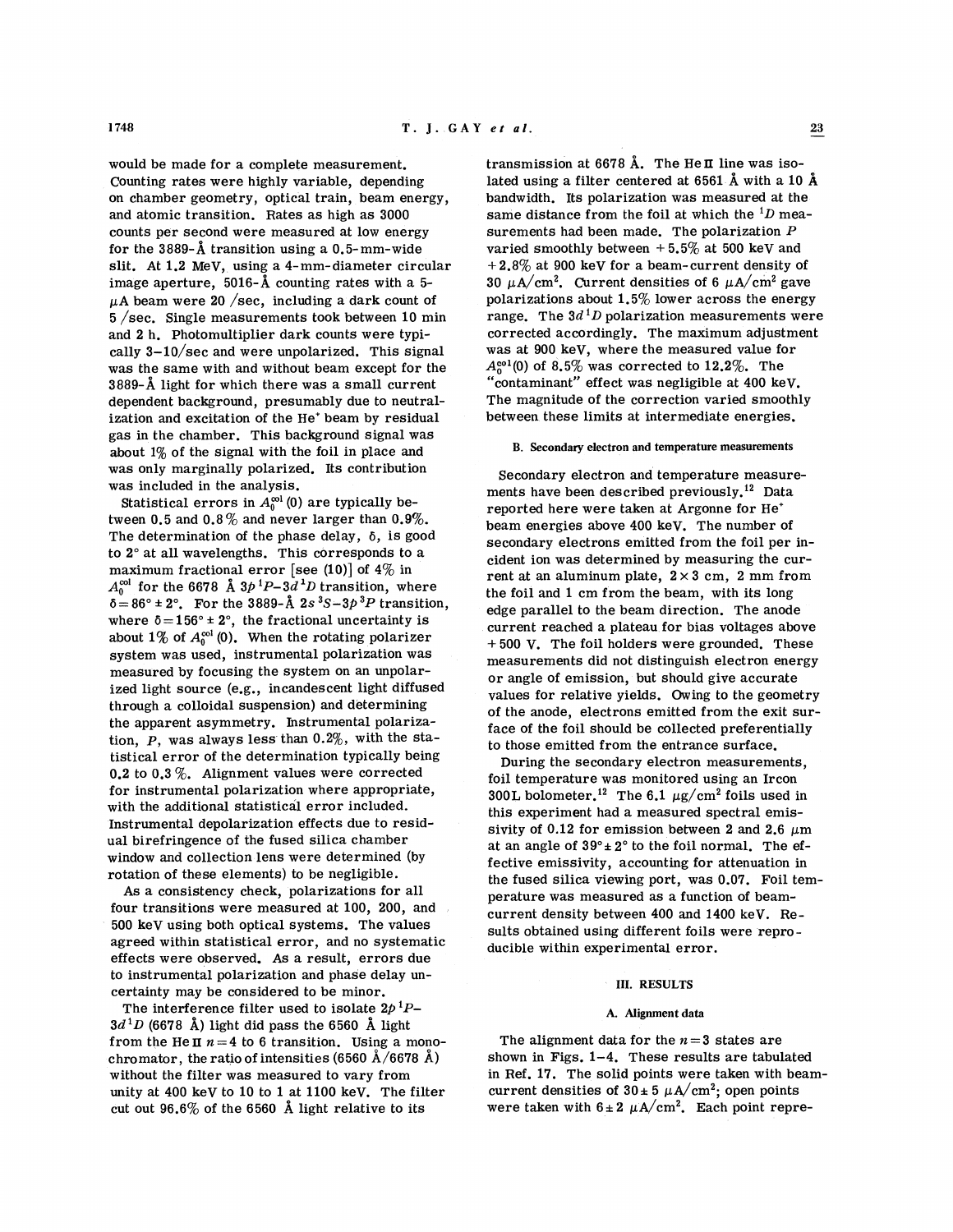

FIG. 1.  $A_0^{col}$  of the He I  $3p^1P$  state vs beam energy after the foil. Foil areal density:  $5-6.5 \mu g/cm^2$ . Open points:  $j = 30 \pm 5 \mu A/cm^2$ , solid points:  $j = 6 \pm 2 \mu A/cm^2$ . Data were taken at Bell Labs (Ref. 17) (upside down triangles), Chicago (triangles), Toledo (squares), Argonne (circles). Alignment error bars are statistical; the error bar at 1.0 MeV includes uncertainty due to the correction for instrumental polarization. Energy error bars represent calibration uncertainty.

sents one run taken with one foil. Typical error bars are shown in each figure. The alignment errors indicated are statistical and do not account for possible systematic variations due to uncertainty in 6 or unknown foil variables. Alignment variations over the energy range appear, in general, to be statistical in nature. Nonstatistical scatter in the data may be caused by uncontrollable foil variables. We have noticed that if a foil breaks or developes pinholes more quickly than normal, polarization data taken while the foil was "good" is often anomalous. For this reason data from a run in which the foil broke were not used. Horizontal error bars represent the accuracy of laboratories match quite well. The  $3p^{1}P$  results below 500 keV have been published before.<sup>10</sup> Data above 500 keV complete earlier, less-detailed measurements.<sup>11</sup>

The current (temperature) dependence is seen to be a general phenomenon, and is somewhat more pronounced at higher energies. More detailed measurements of the current dependence for the four lines at energies of 125 and 650 keV are shown in Figs. 5 and 6. The data were fit to a straight line. The values of  $S_i$ , the line's slope,



FIG. 2.  $A_0^{col}$  (0) of the He<sub>I</sub>  $3p^3P$  state vs beam energy after the foil.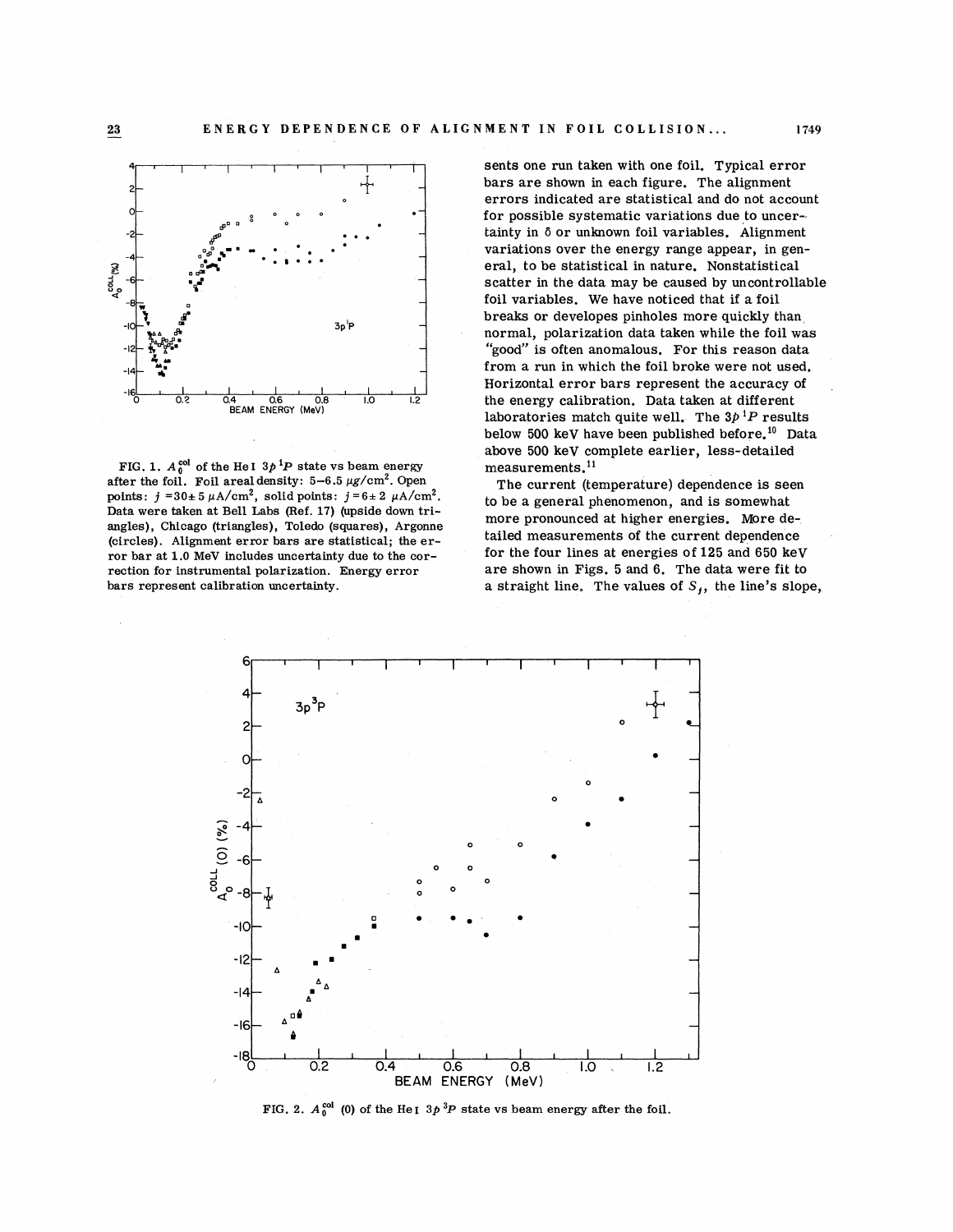

after the foil. Alignment error bar at 0.9 MeV includes rent error bars correspond to beam fluctuations during statistical uncertainty resulting from correction for the run. Slope of indicated line =S<sub>j</sub>. contaminant 6560-A transition (see text).



FIG. 4.  $A_0^{col}$  (0) of the HeI  $3d<sup>3</sup>D$  state vs beam energy after the foil.



 $\frac{0.6}{0.8}$  0.8 1.0<br>
(MeV) FIG. 5.  $A_0^{\text{col}}$  (0) vs beam-current density for the *n*<br>
tate vs beam energy = 3 He I states at 125-keV postfoil energy. Beam-cur-FIG. 3.  $A_0^{00}$  of the HeI  $3d^1D$  state vs beam energy  $=3$  HeI states at 125-keV postfoil energy. Beam-cur-



FIG. 6.  $A_0^{col}$  (0) vs beam-current density for the *n* **=3** He **1** states at 650-keV postfoil energy.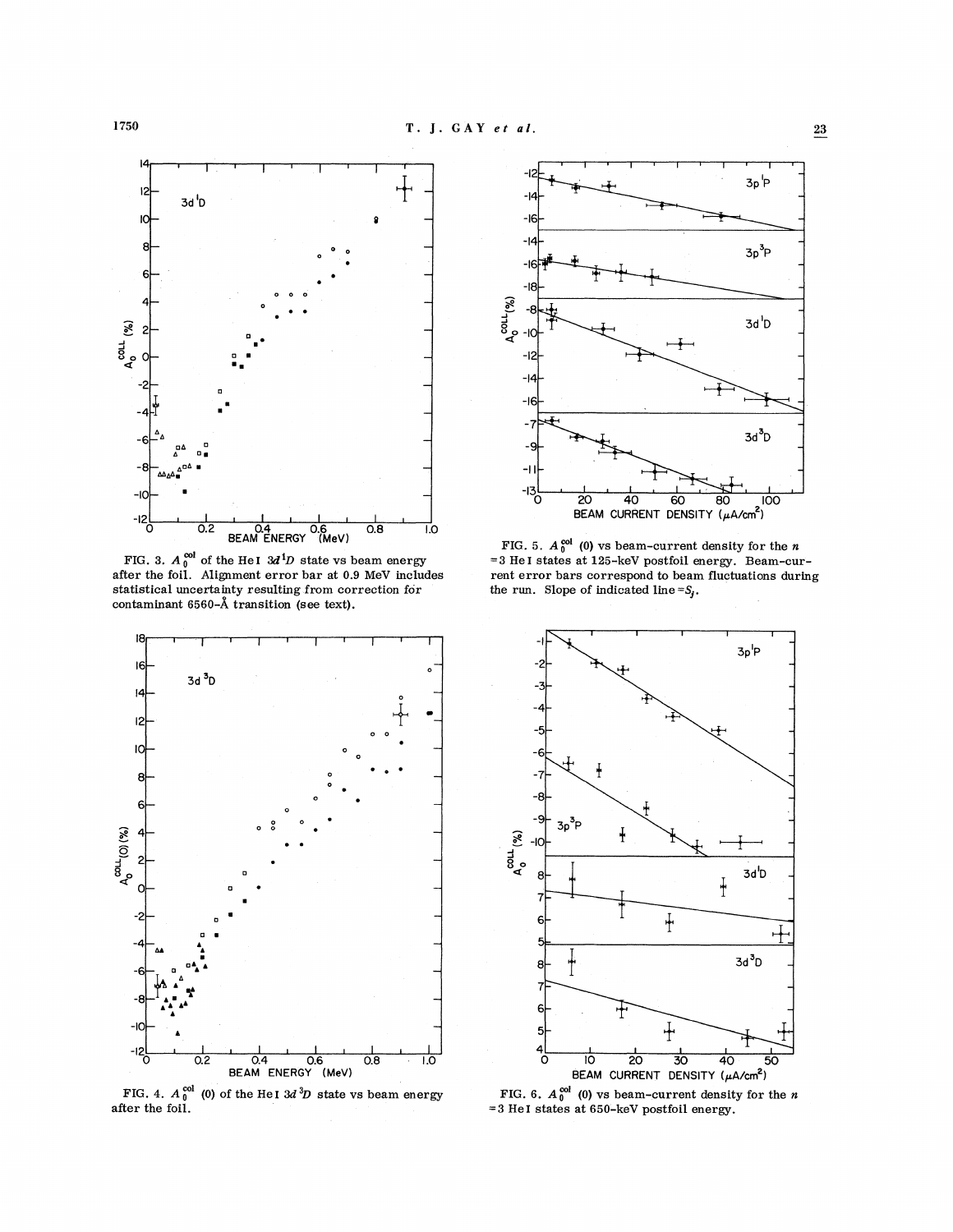| .      |                 |                                                                  |
|--------|-----------------|------------------------------------------------------------------|
| Energy | State           | $-S_i$ (10 <sup>-4</sup> cm <sup>2</sup> $\mu$ A <sup>-1</sup> ) |
| 125    | $3p^{1}P$       | 4.2(1.2)                                                         |
| 125    | $3p~^3P$        | 3.2(1.2)                                                         |
| 125    | $3d^1D$         | 7.7(1.4)                                                         |
| 125    | $3d^3D$         | 8.0(1.4)                                                         |
| 650    | $3p~^1\!P$      | 12.9(1.0)                                                        |
| 650    | $3p\,{}^{3}\!P$ | 12.1(1.4)                                                        |
| 650    | $3d^1D$         | 2.3(1.6)                                                         |
| 650    | $3d^3D$         | 5.3(1.4)                                                         |

TABLE I. Beam-current density dependence of  $A<sub>0</sub><sup>sol</sup>(0)$ .

are listed in Table I. Note that  $S_i$  is always negative and, to within the uncertainty of the linear fit, independent of excited-state multiplicity.

The curves resulting from a hand fit to the highcurrent data are shown in Fig. 7. The high-current data from Ref. 11 (30  $\mu$ A/cm<sup>2</sup>) for the 4d<sup>1</sup>D state are also included. All states exhibit a minimum of alignment,  $A_0^{\infty l}$ , in the vicinity of 110-120 keV except the  $4d<sup>1</sup>D$  state, which reaches a minimum at about 80 keV. The  $P$  states have broad secondary minima between 600 and 800 keV. All three D states exhibit a "shoulder" at 550 keV. It is most readily seen in the singlets, although it occurs in the low-current  $3d<sup>3</sup>D$  data as well. More detailed measurements with smaller energy increments would be necessary to unambiguously verify its existence. As the beam energy increases, all five states tend toward positive  $A_0^{\infty l}$ . The D states cross zero between 350 and 400 keV. The P states cross at 1200 keV. At the lowest energies,  $A_0^{\infty}$ again increases but remains negative in all cases.

An interesting feature of this data is the spin dependence of  $P$  state alignment. Such a spin dependence for the HeI  $n = 3$  P states has recently been seen in tilted-foil experiments,18 and general



FIG. 7.  $A_0^{col}$  (0) vs beam energy after the foil for 5 He1 excited states (see text). High current data is shown. Vertical bar corresponds to typical statistical error.

spin-dependent features of the beam-foil-excitation process have been observed for some time.<sup>19,20</sup> While the values of alignment are different for the two  $P$  states, their energy dependent features are qualitatively similar. In contrast, the two  $D$  states have, within experimental error, identical alignment throughout the energy range studied. The  $4d<sup>1</sup>D$  state, while similar in overall features to the  $n = 3$  D states, has a generally lower alignment at all energies. Measurements of alignment for one or another of these states at isolated energies have been made at other laboratories. These results are presented in Table 11. The agreement with our data is quite good, with the exception of the *3P 3P* measurement at 238 keV and the 40-keV  $4d<sup>1</sup>D$  value.

There are several similarities between foil-excited H Ly- $\alpha$  data<sup>6-9</sup> and our results (see Fig. 3 of

| Investigators                 | State                 | Energy (keV) | $i(\mu A/cm^2)$ | $A_0^{\text{col}}(0)$ , $(\%)$ | This work                 | $i(\mu A/cm^2)$ |
|-------------------------------|-----------------------|--------------|-----------------|--------------------------------|---------------------------|-----------------|
| Brooks and                    | $4d^1D$               | 160          | 18              | $-10.0(1.0)$                   | $-9.1(0.6)$               | 25              |
| Pinnington <sup>a</sup>       | $3d^1D$               | 160          | 18              | $-9.3(1.1)$                    | $-8.7(0.7)$               | 30              |
|                               | $3p^{1}P$             | 160          | 18              | $-13.3(0.5)$                   | $-12,2(0.5)$              | 30              |
|                               | $3p$ <sup>3</sup> $P$ | 160          | $36^{\circ}$    | $-15.0$                        | $-14.4(0.8)$ <sup>e</sup> | 30              |
| Yellin et al. $\mathfrak{b}$  | $4d^1D$               | 40           | not specified   | $-16.7(2.5)$                   | $-12.4(0.8)$              | 25              |
|                               | $3d^3D$               | 40           | not specified   | $-6.7(2.8)$                    | $-7.1(0.9)$               | 6               |
| Burns et al. <sup>c</sup>     | $3p^{3}P$             | 200          | not specified   | $-14.5(0.5)$                   | $-12.9(0.8)$              | 6               |
| Bromander et al. <sup>d</sup> | $3b$ <sup>3</sup> $P$ | 238          | $\sim$ 250(?)   | $-8.0(1.0)$                    | $-12.9(0.7)$              | 30              |

TABLE 11. Summary of measurements by other investigators.

a Reference 21.

'Reference 22.

References 18 and 23.

Reference 24.

<sup>e</sup> Interpolated value.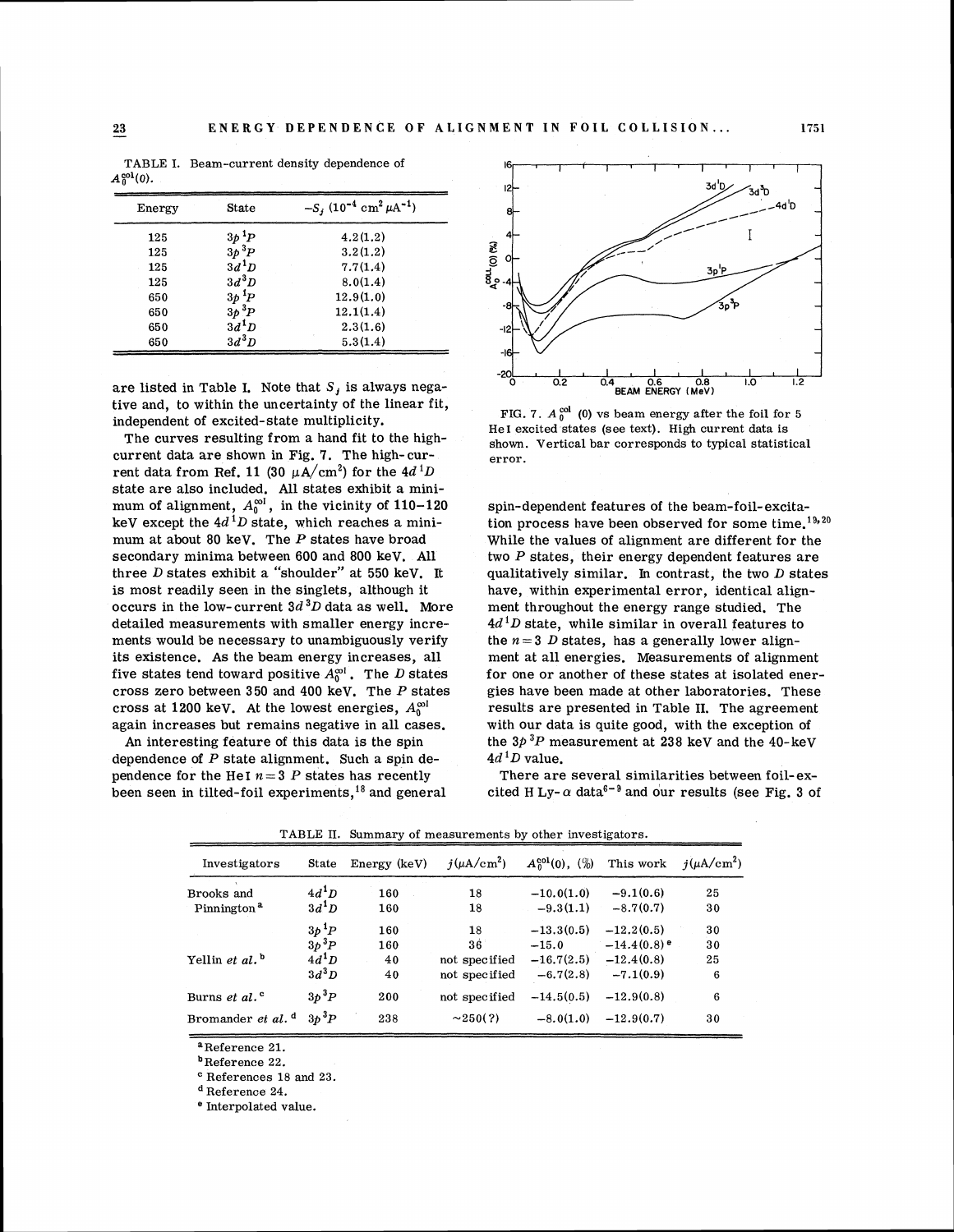sponds closely in velocity to the minima for He. secondary emission is analogous to the increase of In addition, there is a "plateau" between 70 and bulk resistivity with temperature.<sup>25</sup> Note that  $\gamma$ 150 keV similar to the features in He between 500 and 800 keV. We shall discuss these similarities

The ratio of anode current with the foil in place to beam current was measured as a function of beam current. To the extent that electrons emitted from the foil's entrance surface are not detected by the anode, this ratio will equal the number of secondaries emitted per incident ion from the downbeam surface of the foil. In any case, the anode current and the secondary current from the exit surface will vary proportionately with foil temperature.<sup>25</sup> The current ratio  $\gamma$  is shown as a function of foil temperature (beam current) at 800 keV in Fig. 8. Vertical error bars correspond to typical fluctuations in the anode current. The decrease of  $\gamma$  with increasing foil temperature is due to the enhanced density of the "phonon gas" in the foil. Inelastic collisions of secondary electrons produced in the foil bulk with phonons reduces the ability of the electrons to surmount the



FIG. 8. Secondary electron current to beam-current ratio  $(\equiv \gamma)$  vs foil temperature for 800-keV He exit energy.  $S_{\gamma}$  is the slope of the fitted line. Error bars represent fluctuations of anode current.

Ref. 9). A broad dip in  $A_0^{\text{col}}$  at about 25 keV corre-<br>surface barrier and escape. Thus the decrease of<br>sponds closely in velocity to the minima for He.<br>secondary emission is analogous to the increase of bulk resistivity with temperature.<sup>25</sup> Note that  $\gamma$  ranges between 9 and 15 at this energy. Meckbach,<sup>26</sup> measuring secondary emission from carshortly. **bon** foils bombarded by  $H^*$ , has measured a  $\gamma$  of **-3** for the exit surface at 200 keV. Secondary B. Secondary electron and temperature data flux at a given ion velocity should be directly proportional to the stopping power of that ion in the solid.<sup>17,25</sup> Thus we expect  $\gamma$  for He<sup>+</sup> at 800 keV to be about 12. The measured value for  $\gamma$  therefore implies we are measuring few electrons emitted from the upbeam foil surface. For a given foil temperature,  $\gamma$  increases with energy. This increase is also understood in terms of stopping power, although the two quantities do not vary in strict proportion. **At** 100 keV and a foil temperature of 600 K, we measure  $\gamma$  to be  $\sim$  11, whereas at 800 keV, its value is about 15. Sternglass has shown that other energy-dependent quantities may effect secondary yield.<sup>25</sup>

> Secondary electron emission appears to decrease linearly with temperature at all energies (see also Fig. 6 of Ref. 12). To give a rough quantitative measure of the temperature dependence of  $\gamma$  we have fitted the data at each energy with a straight line. The slopes of these lines are plotted versus energy in Fig. 9. The five lowenergy points have been published previously.<sup>12</sup> Error bars represent the uncertainty in the leastsquares fit to the data. There is a general decrease of S, with increasing energy. We interpret this again as being due to the increase of stopping



FIG. 9.  $S_v$  vs beam energy. Total stopping power curve for He' on carbon is normalized at 117 keV (Refs. 12, 27, and 28). Error bars correspond to uncertainty in least-squares linear fit of  $\gamma$  vs foil temperature.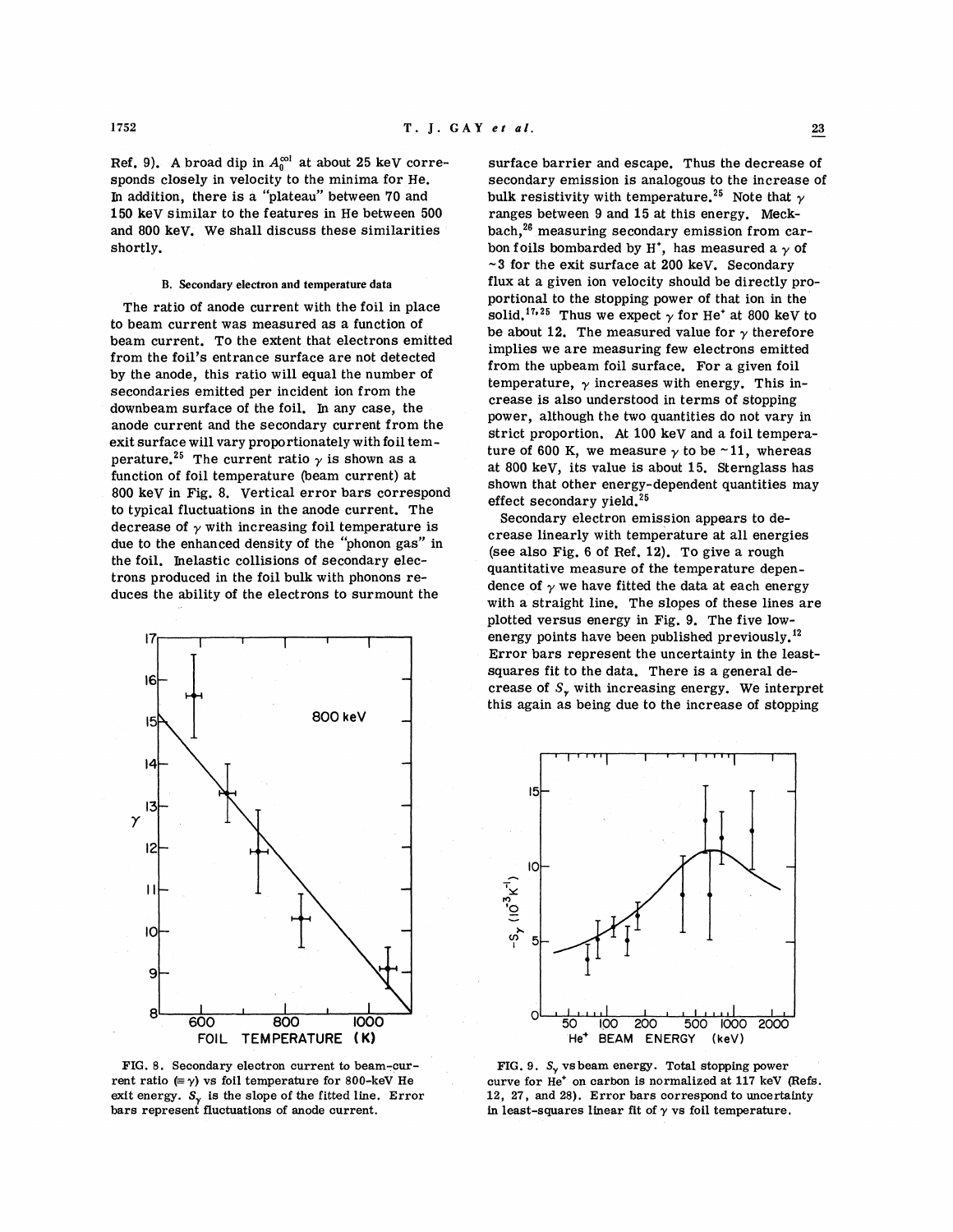power. The percentage change in  $\gamma$  for a given change in foil temperature should be fairly independent of energy. Thus, as  $\gamma$  increases with stopping power,  $d\gamma/dT$  should decrease accordingly. Stopping power for He<sup>+</sup> on carbon,<sup>27,28</sup> normalized to the 117-keV value of  $S_{\gamma}$ , is also shown in Fig. 9.

Foil temperature was measured as a function of beam-current density between 400 and 1400 keV. A typical result is shown in Fig. 10. The temperature error bars represent the fluctuation of thermal power from the foil during the run. They do not include error resulting from uncertainty in foil emissivity. The functional dependence of foil temperature on beam current is described well  $bv^{12}$ 

$$
J\langle dE/dx \rangle t = 2A\epsilon\sigma (T^4 - T_0^4) , \qquad (13)
$$

where  $J$  is the beam current,  $t$  is the foil thickness,  $T$  is the foil temperature at the beam spot,  $T_0$  is the ambient temperature,  $\sigma$  is the Stefan-Boltzmann constant,  $\epsilon$  is the integrated emissivity of the foil, *A* is the area of the beam spot, and  $\langle dE/dx \rangle$  is the average stopping power per unit thickness in the foil. Radiation is the principal energy loss mechanism.<sup>12</sup> For a given beamcurrent density, foil temperature was seen to vary only slightly with energy. This is because temperature depends on  $\langle dE/dx \rangle^{1/4}$ , which changes by only  $4\%$  in our energy range.<sup>27</sup>

#### **IV. DISCUSSION**

#### **A. Energy dependence of alignment**

In this section we compare our data for foilcollision- induced alignment with analogous singlecollision measurements. We first discuss our results in terms of simple impulsive momentumtransfer collisions. We then compare them with



FIG. 10. Foil temperature vs beam-current density. Least-squares fit to the functional form  $j = a + bT^4$  is shown. Each data point was taken with a different foil.

alignment produced in specific collisions of He with electrons, protons, and heavy atomic and molecular ions and atoms. Finally, theoretical analyses of single-collision impact-excitation data are compared with the foil results. Consequently, we can propose a preliminary binary impact model of the fast ion-foil surface interaction, modified by a longer range final-state interaction with secondary electrons.

We note that very little theoretical progress has been made even with single- collision processes in predicting relative atomic sublevel populations. Coherence parameters have been measured for only a few cases of noncylindrical geometry; for example, in electron or proton impact-excitation of H and He by coincidence measurements between the scattered projectile and the emitted photon.<sup>29,30</sup> Our cylindrical geometry provides some angle averaging of these processes. However, the atomic alignment and orientation parameters must be sensitive to final-state interactions which determine the shape of the wave function of the receding atom or ion. Thus the first Born approximation and its distorted-wave variants can have only limited applicability to such processes, even at high velocity.

General features of our data, however, may be understood from relatively simple considerations.<sup>17</sup> Assuming that production of the excited He state results from an impulsive transfer of momentum (i.e., Born approximation) between a foil atom (or group of foil atoms) and a He atom at the surface of the foil, we may write<sup>13, 31-33</sup>

$$
A_0^{\text{col}}(0) = -\frac{1}{2} \left[ 3 \langle \left( \hat{q} \cdot \hat{z} \right)^2 \rangle - 1 \right], \tag{14}
$$

 $A_0^{(m)}(0) = -\frac{1}{2} [3(1-q^2)(q^2 - 1)]$ ,<br>where  $\hat{q}$  is the unit vector along the momentum transfer axis and  $\hat{z}$  is the beam axis. At low energy near threshold, where  $\hat{q}$  must be parallel to  $\hat{z}$ ,  $A_0^{\infty 1}(0) \rightarrow -1$ . At high energy, as  $\hat{q}$  becomes predominantly transverse,  $A_0^{\text{col}}(0) \rightarrow \frac{1}{2}$ . Apart from the effects of resonant excitations and finalstate interactions not included in such a picture, we expect a smooth variation of  $A_0^{\text{col}}(0)$  with energy between these two limits. Thus, the qualitative features of our data are understood quite well from these kinematic considerations.

While the general features of our data are explained by this simple-collision model, two important details are not. These are the increase of  $A_0^{\infty}$ <sup>(0)</sup> at low beam energy and the secondary minima seen clearly in the P states and as "shoulders" in the  $D$  states. We may understand the origin, if not the cause of these features by comparing our results with analogous single- collision data. We consider impact excitation of He by electrons and ions (most generally H') and collisions between fast He' and rare gases in which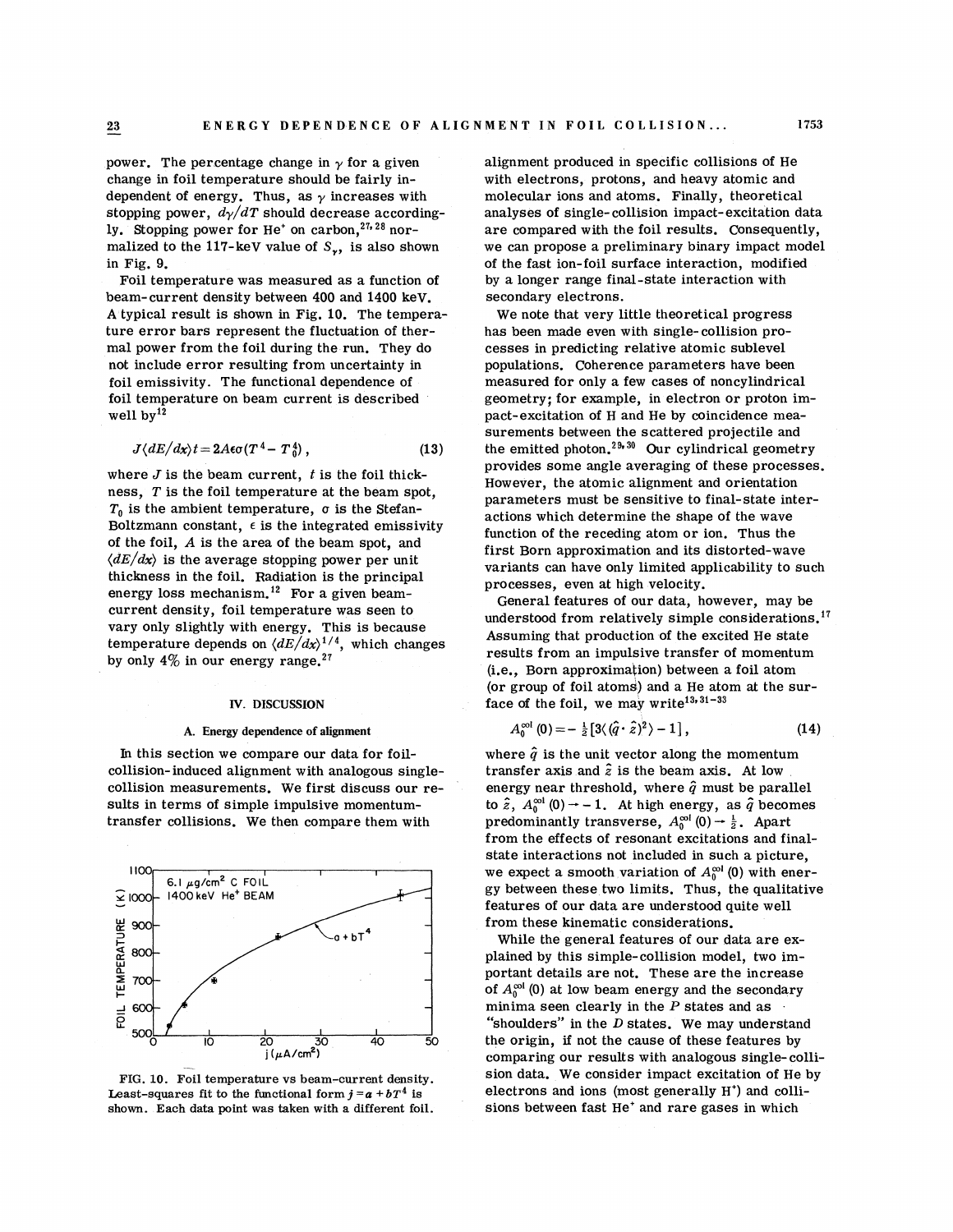the He' captures an electron into an excited state. We concentrate on alignment measurements of singlet states which are much more extensive and somewhat more reliable.<sup>34</sup>

The high- current density foil data and singlecollision data for the  $3p^{1}P$  and  $4d^{1}D$  states are shown in Figs. 11 and 12. Most single-collision alignment results are given in the literature in terms of the observed linear polarization fraction  $(M/I)$ . Thus we plot our results in this manner for the present discussion. Note that *M/I* is closely proportional to  $-A_0^{\infty}$  (0). The data for proton impact excitation of He (Refs. 35-38) (dashed lines) are roughly similar to ours in both cases. The proton data exhibit two maxima with the one at low energy being more pronounced. Also,  $M/I$  drops through zero and becomes increasingly negative at higher energy. In addition,  $M/I$  decreases at low energy. All these features are reflected in the foil data. We note that the foil data exhibit generally lower polarization than do the single- collision results. This is especially true in the  $4d^{1}D$  case.

For electron impact excitation<sup>39, 40</sup> we would expect  $M/I$  at threshold to be +0.6 and +1.0 for the 4922 **A** and 5016 **A** transitions, respectively, corresponding to  $A^{\text{col}}(0) = -1$ . Instead, polarization decreases dramatically in this region. The cause of this dip is not well understood, but is probably related to resonant states of He<sup>-</sup> which are known to exist near threshold.<sup>13,41</sup> At high energy,  $M/I$ 



**FIG. 11.** Linear polarization fraction of the  $2s<sup>1</sup>S - 3p<sup>1</sup>P$ 5016 Å transition vs relative collision velocity. Heavy unbroken line represents current density  $(30 \pm 5 \mu \text{A cm}^{-2})$ foil data. Dashed line, proton impact excitation (Refs. *35-38);* dotted line, electron excitation (Refs. *39* and *40)* dashed line with dots, electron pickup by fast He+ from Ne gas (Ref. **42).** First Born and distorted wave calculations are also shown (Refs. *44* and *47).* 

becomes negative.

It is tempting to try to explain the secondary maxima of our beam-foil results in terms of the electron data. The slight rise in the polarization of the  $D$  states at 550 keV and of the  $P$  states between  $600$  and  $800$  keV might correspond to the onset of excitation by foil electrons. In the foil situation, the bombarding electrons are not monochromatic, but have a velocity distribution which, at least for the valence electrons, can be considered to be similar to a Fermi distribution. In the projectile frame of reference, the average electron energy is then given by

$$
E = \frac{1}{2} m_e (v_{\text{H}_B}^2 + \frac{3}{5} v_F^2). \tag{15}
$$

The Fermi velocity in carbon is  $\sim 2 \times 10^8$  cm/sec. As a result, features in the beam-foil alignment curves due to electron excitation should appear at helium beam velocities of about  $3 \times 10^8$  cm/sec, a value significantly lower than that which we observe for the secondary maxima. Hence this explanation seems unlikely.

Finally, the results of He' neutralization and excitation experiments are shown in Figs. 11 and  $12.^{42}$  The general features of these curves are independent of the target gas used. However, the degree of polarization increases with decreasing target **2.** Interestingly, similar variation of *M/I*  with **Z** have been seen in limited foil material dependence experiments which have been done.<sup>43</sup> The oscillatory structure of the polarization at low velocities is due to interference between quasimolecular levels which exist during the pickup process. Such structure is not seen in the beam-foil data. This might be due either to the lack of importance of such pickup processes or the "washing out" of oscillations by multiple



**FIG. 12.** Linear polarization of the  $2p^{1}P-4d^{1}D$ *4922-A* transition vs relative collision velocity. Graphical designations are equivalent to Fig. *11.*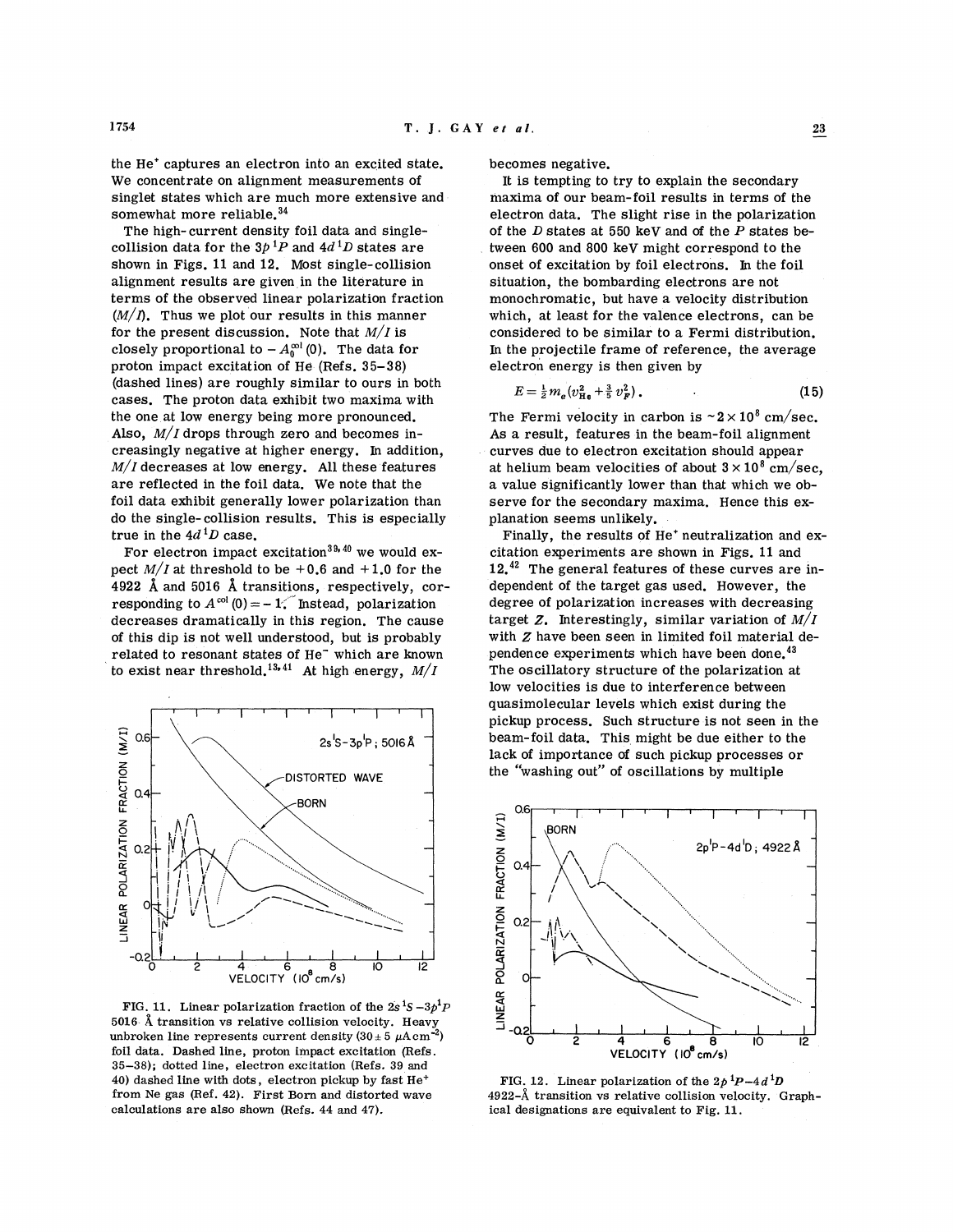collisions or electrostatic interactions at the foil surface. This "washing out" phenomenon may explain the general decrease of polarization for energies below 75 keV, where the oscillatory structure becomes increasingly pronounced in the charge-exchange data.<sup>42</sup>

No theories have been proposed which explain beam-foil alignment energy dependence in terms of collisional processes. Several variations of the first Born approximation<sup>44-46</sup> (FBA) and a distorted-wave calculation<sup>47</sup> treat proton impact excitation of He. The results of van den Bos's FBA calculation are shown in Figs. 11 and  $12.^{44}$  Bell's distorted-wave calculation for the  $3p<sup>1</sup>P$  state is shown in Fig. 11. There are some qualitative similarities between these calculations and our data. The energy dependence of alignment is relatively insensitive to the principal quantum number in the FBA, and we note little  $n$  dependence in our  $n<sup>1</sup>D$  results. More interestingly, the approximate energies of the zero crossings for the  $P$  and  $D$  states are predicted correctly. While these crossings occur at the same energy in the proton impact data, a large difference, predicted qualitatively in the FBA, is seen in the foil data. The distorted-wave calculation is interesting insofar as it predicts a maximum in the polarization at low energy, as observed in our data.

These results strongly suggest that the beamfoil-excitation mechanism may be comprehensively described as an impact excitation by the surface atoms, as opposed to a charge exchange or simple electron impact excitation. Proton collision data exhibit all the major features present in the foil results: **A** sharp increase of *M/I*  to a first maximum at low energy followed by a smooth decrease and a second maximum at higher energy. Impact excitation of He by other projectiles<sup>38</sup> (H,  $H_2$ <sup>+</sup>,  $H_3$ <sup>+</sup>, He) yields results which are qualitatively similar to those for protons. There is virtually no projectile dependence for the  $4d<sup>1</sup>D$ state. For  $3p^{1}P$  excitation, the secondary maximum is somewhat suppressed. Thus carbon atomhelium collisions could be reasonably expected to give similar energy-dependent results. The secondary maxima in *M/I* of our curves occur at the wrong energy to be explained by an electron impact model. Charge-exchange excitation data are dissimilar to the foil results. This implies that simple electron capture into an excited state is not important in the beam-foil alignment production mechanism. $48-50$ 

We thus propose that the final surface excitation occurs as a two-step process. **A** few **a** below the surface, a foil electron gains correlation with the fast He' core ion. This transient He "atom" is subsequently excited in an impact with one or more carbon atoms in the last foil monolayer.

The P-state spin dependence remains a puzzle. Qualitative features of the data do not depend on spin, but alignment magnitudes do. Following the general assumption that spins are not aligned by the collision,  $^{15}$  the only first-order difference between singlets and triplets is in their energy levels. It is perhaps significant that the singlettriplet difference in electron correlation energy is much larger for the  $P$  than for the  $D$  states. Correlation effects in the final surface excitation process might well account for the  $P$  state variations. Ion-atom collisions of the type just discussed are highly spin dependent. Excitation probabilities and alignments of the  $3p^{3}P$  state<sup>38</sup> excited by He<sup>+</sup>,  $H_2$ <sup>+</sup>, and  $H_3$ <sup>+</sup> collisions with He gas differ substantially from equivalent singlet data. $51$  Thus while it is not understood (as it is not understood in the single-collision case), the beam-foil interaction spin dependence is not unexpected.

As mentioned earlier, H and He foil-excitation data are similar in their energy dependence. Thus, it seems likely that similar processes are also responsible for foil collision-induced alignment in hydrogen. In this regard, there is an interesting discrepancy between the H data of Winter<sup>8, 9</sup> and that of Dobberstein et  $al.^6$  Above 700 keV  $(1.2 \times 10^9 \text{ cm/sec})$ , Winter's data decrease in magnitude, reaching zero at  $\sim$ 1600 keV  $(1.8\times10^{9} \text{ cm/sec})$ . The Dobberstein data show a trend toward more positive values of  $A_0^{\infty!}$  at high energy as expected in the simple momentumtransfer model. Thus, the high energy data of Winter seem to be unphysical, and may result from a systematic error which becomes important as counting rates decrease.

#### **B. The model of Kupfer and Winter**

The model of Kupfer and Winter (KW) represents the only attempt to date to explain the energy dependence of beam-foil collision-induced alignment. $8$  Thus we briefly discuss our results in terms of this model. KW consider a hydrogen atom excited (by unspecified means) to an  $n = 2$ state emerging from the surface of the foil where it encounters a strong  $(10^8 \text{ V/cm})$  electric field created by the surface dipole layer.<sup>52,53</sup> They then calculate in the sudden approximation the time dependence of the excited-state density matrix from which they derive the final alignment as a function of energy. No Stark mixing is assumed between the  $n = 2$  and higher-n levels. The model assumes that experimentally measured quantities such as relative S- and P-state production cross sections may be used as initial parameters in the density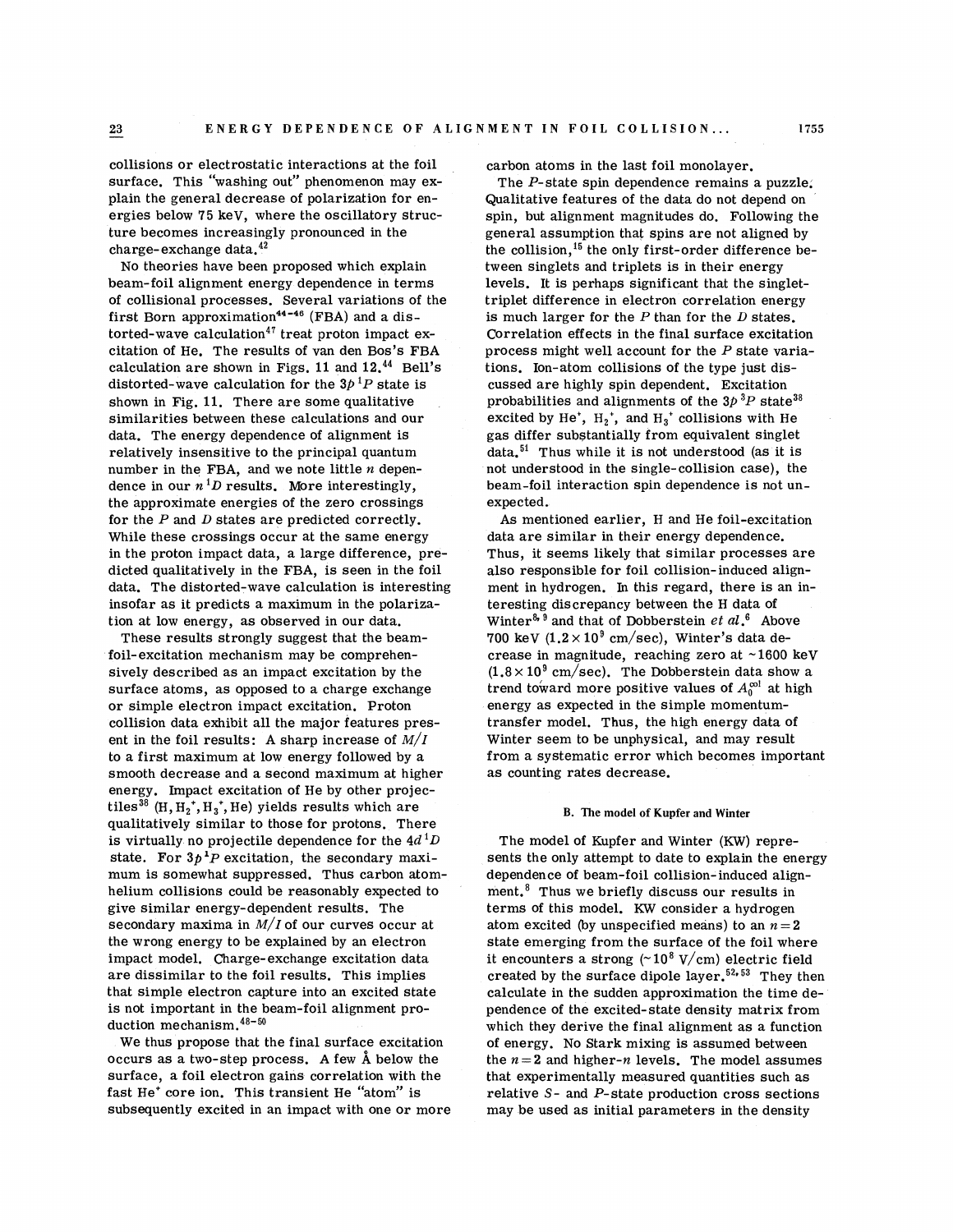matrix before the H atom encounters the electric field. This assumption is incorrect; any experimental measurements are a *priovi* subject to the action of the postulated surface electric field. In addition, the initial parameters are given values which themselves depend strongly on energy. Thus one problem is replaced by another. The energy dependence of the initial density matrix components remains unexplained.

In the case of He, the obvious choice for the initial parameters are those obtained from a single-collision experiment. Here the final-state perturbation is through an electric field of different symmetry. We, however, note that the energy dependence of these data and the foil results are so similar that modification of the density matrix by a surface electric field becomes virtually superfluous. Consequently we have applied a similar but more restrictive model to our data. As the simplest assumption, we take both initial-state populations  $[\sigma_{ii}(0)$  in the density matrix] and coherence terms  $[\sigma_{ij}(0); i \neq j]$  to be independent of energy. The purpose of our calculation is to determine if the energy dependence of alignment can be explained by the action of the electric field alone. It should be noted that assumptions of field uniformity over the atomic radii and of noninteraction with other  $n$  levels are even more tenuous in our case than they are for  $H$   $n = 2$  states. Time dependence of khe density matrix is calculated using hydrogenic wave functions with  $Z=1$ . The  $l, m<sub>1</sub> = 2, 2$  population is taken to be independent of time. Because we diagonalize the Hamiltonian with respect to the Stark interaction (the Stark effect is linear above  $\sim 5 \times 10^6$  V/cm for HeI  $n = 3$ states), spin dependence of alignment cannot be explained with this model. Thus we consider only singlet states. In addition to the initial values of the density matrix, the alignment depends on the phase integral of the field  $\phi^8$ :

$$
\phi \propto \overline{E}_s d/v \,, \tag{16}
$$

where  $\bar{E}_r$  is the average value of the surface field,  $d$  is the effective extent of the field from the foil, and  $v$  is the velocity of the atom. The alignment of the  $3p^{1}P$  and  $3d^{1}D$  states are plotted versus  $1/v$  in Fig. 13. The <sup>1</sup>P data are fit in three ways. Curve A is the best fit with no initial alignment  $[^{P}\sigma_{\pm 1}(0) = {^P}\sigma_0(0)$ , etc.] of coherence  $[\sigma_{ij}(0)]$  $= \alpha_{ij} \delta_{ij}$ . The independent adjustable initial density matrix parameters used to give the best fit are listed in Table **111.** Curve B was obtained assuming initial alignment with no coherence. Curve C is the best fit allowing nonzero coherence terms as well as initial alignment. Even curve C with seven adjustable parameters is unable to duplicate the high energy  $(1/v \approx 0.4)^1 P$  minimum. The values



FIG. 13.  $A_0^{col}$  (0) of the  $3p^1P$  and  $3d^1D$  states vs  $1/v$ (see text).

TABLE 111. Surface field fitting parameters.

| F it | Independent initial density<br>matrix fitting parameters<br>$(P_{\sigma_0}(0) \equiv 1)$                                                                                   |       | $\overline{E}_d d$ (a.u.) Reduced $\chi^2$ |
|------|----------------------------------------------------------------------------------------------------------------------------------------------------------------------------|-------|--------------------------------------------|
| A    | $s_{\sigma=7.18}$<br>$P_{\sigma} = 1.00$<br>$D_{\sigma} = 0.91$                                                                                                            | 0.025 | 15.1                                       |
| B    | $2^{s} \sigma + D_{\sigma} = 3.98$<br>$P_{\sigma} = 1.00$<br>$P_{\sigma_1} = 1.04$<br>$D_{\sigma_1} = 0.82$                                                                | 0.029 | 13.6                                       |
| С    | $2^s \sigma + D_{\sigma}$<br>$+2\sqrt{2}$ Re ${}^{SD}\sigma = 2.68$<br>$\sqrt{2}$ Im ${}^{S}P_{\sigma}$ – Im ${}^{PD}\sigma_0$ = 0.03<br>$\mathrm{Im} P^D \sigma_1 = 0.06$ | 0.058 | 10.9                                       |
|      | $P_{\sigma} = 1.00$<br>$P_{\sigma_1} = 0.80$<br>$P_{\sigma_1} = 0.67$                                                                                                      |       |                                            |
| Е    | $s_{\sigma=0.01}$<br>$P_{\sigma_0} = 1.00$<br>$P_{0,1} = 0.37$<br>$D_{\sigma_0} = 0.35$<br>$D_{\sigma_1}=0.00$<br>$D_{0.2} = 0.27$                                         | 0.031 | 4.6                                        |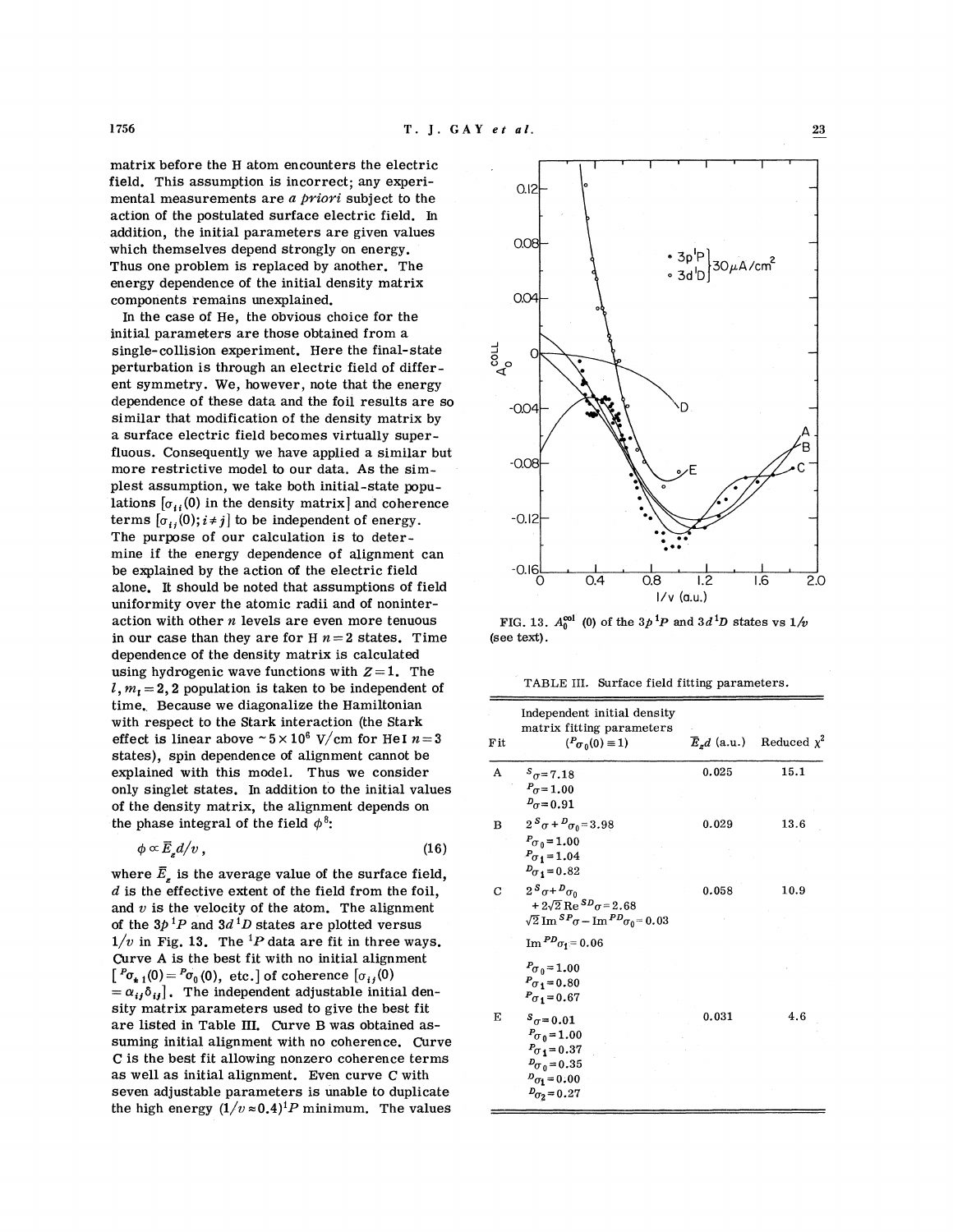for  $\bar{E}_z d$  range between 0.025 and 0.058, corresponding to a field of  $10^8$  V/cm extending  $\sim$  1 Å from the foil. While this value is expected from calculations of the surface dipole field, these results emphasize the poor physical basis of the model. KW get the best fit to the H data with  $\vec{E}_s d = 0.8$ .

The fitting parameters corresponding to curve A allow us to unambiguously predict the  $D$ -state alignment energy dependence. This result is shown as curve D. Because it has increasingly positive values of  $A_0^{\text{col}}$  at high energy curve B appears to give the best physical agreement with the P-state results, Thus, using the same assumptions of initial alignment with no coherence, we fit the  $D$  data. This result is shown as curve E. The initial parameters corresponding to fits E and B are considerably different. For example, the  $D$ -state fit predicts an initial  $P$ -state alignment of  $-0.36$ . Clearly such a simple surface field model does not explain our results. Indeed, the most likely effect of surface electric fields is to be one of alignment reduction. As we have seen, He alignment resulting from single collisions with ions is generally larger in magnitude than foil collision- induced alignment. On a microscopic scale, the foil surface looks like the Himalayas. Thus such surface fields would tend to reduce anisotropy in outgoing atoms. Single- collision alignment production mechanisms are, as a result, altered by solid-state factors. The temperature dependence of alignment is another example of this. In light of the similarity between single-collision impact excitation and foil data, we conclude that surface fields are not required to explain the energy dependence of beam-foil collision-induced alignment.

#### **C. Temperature dependence of alignment**

We have shown previously that the variation of alignment with beam-current density results from heating of the foil by the beam.<sup>12</sup> Such temperature changes affect several foil properties. The distribution of electrons in the foil is altered. The Fermi temperature of carbon, however, is *78 000* K. Thus an increase of *500* K in the foil temperature affeots this distribution negligibly. The normally amorphous structure of carbon foils graphitizes at about *800* K resulting in a considerably different value for the electrical conductivity. $4.54.55$  These changes are irreversible, however, indicating that they cannot explain our results, which are independent of the thermal history of the foil. Finally, our data are independent of chamber pressure between  $2 \times 10^{-7}$  and  $2 \times 10^{-5}$  Torr. Thus temperature dependence of surface contamination must also be ruled out as

an explanation.

The remaining possibility is that secondary electrons created by the ion core in the foil bulk influence the excited-state production at the surface. There are two pieces of circumstantial evidence to support this conclusion. First, the fractional change of  $\gamma$  is large over the temperature range of these experiments. Electrostatic interactions between the emerging atom and the secondary electrons are certainly strong. **A** good estimate for the maximum depth at which secondaries can be produced and still escape the surface is *15-20* A.17\*25 First-order secondaries created in distant collisions between ions or 6 rays and carbon electrons will have energies of  $\sim$  25 eV initially. Thus they may undergo no more than *2* or **3**  inelastic collisions with target atoms before they lose their ability to surmount the surface potential barrier.<sup>56</sup> To a good approximation, we may assume that these electrons are scattered isotropically by the carbon atoms.57 **As** a result, an electron which is not scattered consistently towards the surface will not escape. It is therefore reasonable to expect that a great majority of the secondary electrons will emerge within *20* **A** of the ion's track. Thus the electronic environment experienced by the He atom as it leaves the surface depends strongly on foil temperature.

Secondly, there is a general correlation between  $S_j$  and  $S_{\gamma}$ ; at high energy, where  $\gamma$  is more sensitive to foil temperature, the current temperature dependence of alignment is more pronounced. This does not hold strictly at all energies. There appears to be a dip in *S,* near *250* keV for all four states. This is most evident in the  $3p^{1}P$  data (see Fig. 2, Ref. *10)* and is a puzzling feature we do not understand. The increase of *S,* with stopping power, however, is accompanied by an overall increase in *S,* from low to high energy.

The distribution of the secondary electrons about the atom as it emerges from the foil is unclear. Heating the foil reduces the number of electrons which escape the foil, but should not substantially affect their spatial distribution. Owing to  $\delta$ -ray production, some slow secondaries will precede the ion.<sup>12,17,25</sup> These will be produced nearer the surface, on the average, than secondaries created by glancing collisions between valence electrons and the ion, and will consequently have somewhat higher energy upon escape. Electrons emerging after the atom should do so with a time delay roughly proportional to their distance from its track. The majority of secondaries have energies of the order of  $3-4$  eV as they leave the surface.<sup>26</sup> In general, their velocity vectors are not parallel to that of the atom. Thus electron-atom interactions will be quite brief.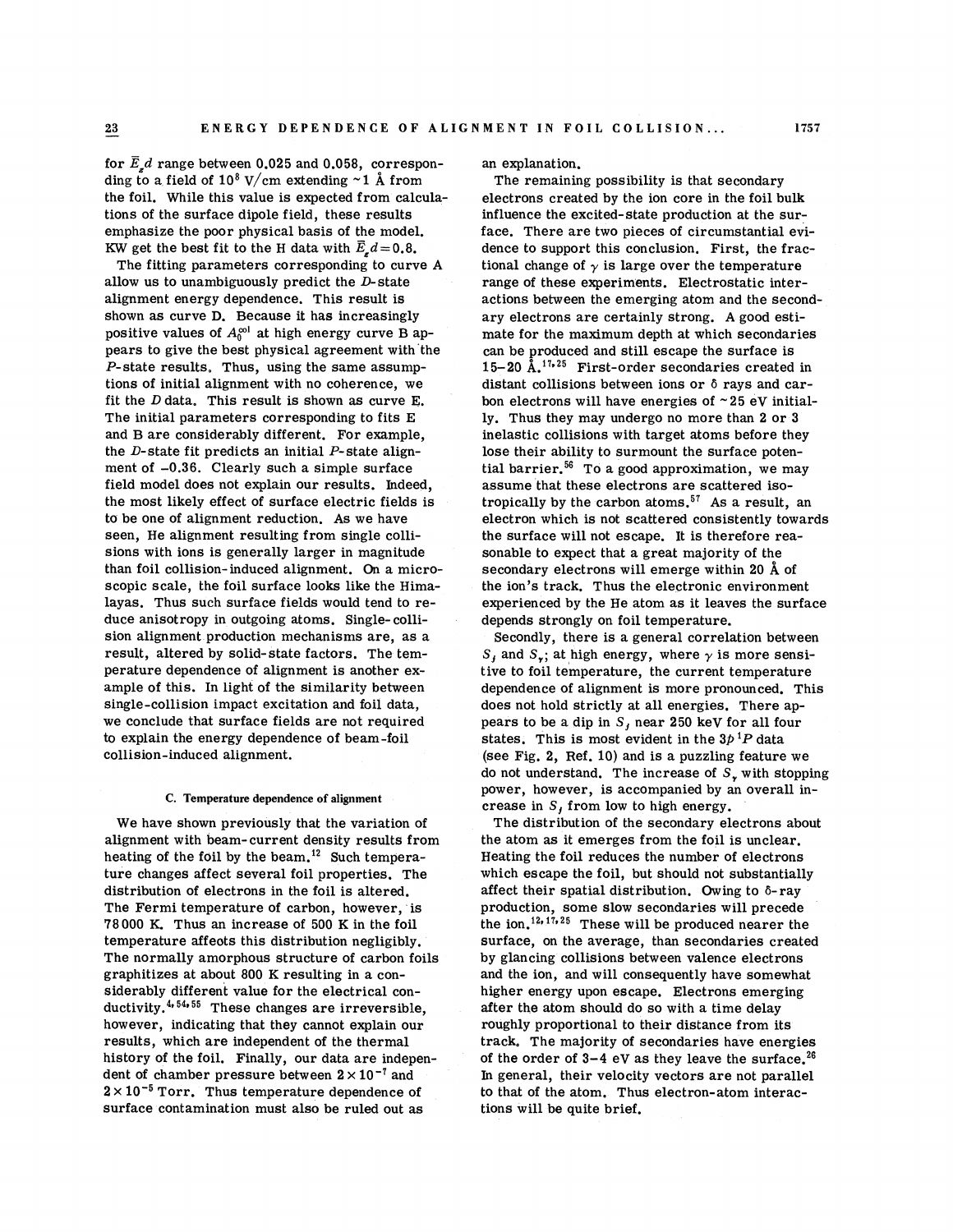1758

The increased secondary electron emission from the foil appears to enhance population of states with higher absolute values of  $m_i$ . We have shown previously that the secondary electrons are not being captured by He<sup>+</sup> ions.<sup>12</sup> Thus the mechanism whereby atomic alignment is affected by variations in the secondary flux remains obscure. One speculative possibility is shown in Fig. 14. Using our qualitative picture of the electron distribution, we consider its effect upon a *P* state emerging from the foil. Let us assume that by virtue of its collision with a foil atom, the He atom which exists just below the surface is excited to the  $3*p*$  state with no initial alignment (as is the case at  $\sim$ 1200 kev). In (a), the atom emerges from the foil with a few secondaries surrounding the nucleus. The secondary cloud interacts most strongly with the  $m_1 = 0$  lobes. A bit later (b), the He begins to pull away from the secondaries. Owing to electronelectron collisions, the population of the  $m<sub>1</sub>=0$ state is diminished. Finally, when the influence of the secondary electron cloud is negligible (c), the He relaxes to a state with net positive alignment. By decreasing the density of the secondary electron cloud by  $30\%$  as we do in heating the foil from 600 to 1000 K, we decrease the alignment of the  $3p^{3}P$  state at 1200 keV (see Fig. 2) from  $3\%$ to zero. This corresponds to a  $1\%$  change in the relative populations of the *m,* states. Thus we see that the effect of the secondaries is a relatively small perturbation on the excited state.

The experiments we have discussed provide



FIG. 14. Schematic diagram of the effect of secondary electron emission on atomic P-state alignment (see text).

strong circumstantial evidence that slow secondary electrons affect the alignment of the beam-foil excited states. However, it would be useful to "decouple" any effects due uniquely to foil temperature from those caused by interaction with electrons at the surface. This is difficult to do experimentally because kinetic electron emission depends only weakly on foil material and surface conditions.25\* **<sup>58</sup>** Recently we attempted to learn more about electrostatic interactions between helium atoms and close charged particles at the foil surface by bombarding the carbon foils with HeH<sup>+</sup> molecular ions.<sup>17,59</sup> By varying the foil thickness the average emergent He-H internuclear separation could be controlled. While the respective distributions of protons and secondary electrons about the He atom are considerably different, the HeH' results have demonstrated that close, correlated charged particles can affect the alignment of emergent He excited states. He<sup>+</sup> experiments at low energy  $\left( < 10 \text{ keV} \right)$ , where kinetic secondary emission is negligible, would add greatly to our understanding of these interactions.

#### **V. SUMMARY**

We have shown that the beam-foil collision-induced alignment may be understood as an atomtarget ion impact-excitation process modified by solid-state effects. Our results for the energy dependence of alignment are qualitatively similar in all respects to proton impact excitation of neutral ground-state helium. The lack of strong projectile dependence in the single-collision data implies that carbon ion and atom impact excitation of neutral helium could be expected to yield similar results. Thus a simple picture of the excitation process emerges. A few **a** below the final surface a He atom is formed, consisting of the doubly charged nucleus and two fast correlated electrons. As this neutral complex traverses the last monolayer of the foil, it is collisionally excited. This basic excitation process is modified by two further interactions. The net dipole field of the irregular surface reduces the collision-induced alignment. Finally, the secondary electron cloud enhances the relative population of states with higher  $\lfloor m_i \rfloor$ . Future theoretical treatments of the beam-foil interaction should deal primarily with these physical processes.

### **ACKNOWLEDGMENTS**

We thank Salvador Tejero at the University of Chicago and Jim Ray, Ron Amrein, Bob Aeschlimann, Lee Hitzke, Bozydar Orszula, Art Ruthenberg, Jim Stadelmann, and Jim Timm at Argonne for their technical assistance. We also thank R.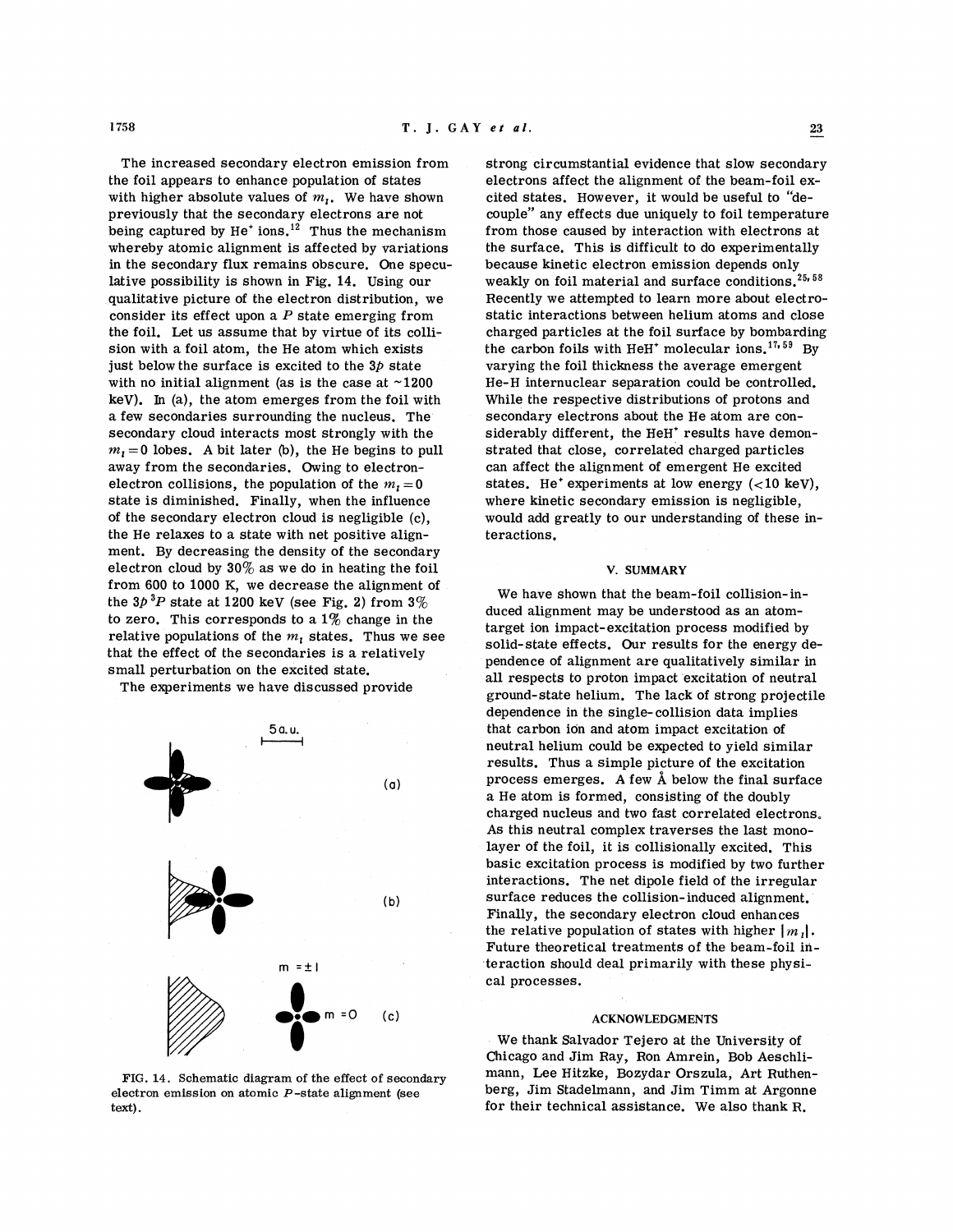**<sup>23</sup>**- **ENERGY DEPENDENCE OF AL IGNMENT IN FOIL COLLISION** ... <sup>1759</sup>

L. Brooks for several helpful discussions. Professor J. **A.** Simpson kindly provided access to the University of Chicago's LASR accelerator. This work was supported by the U.S. Department of Energy, Division of Basic Energy Sciences, and

grants from the NSF and the Research Corporation. One of us (T.J.G.) was given financial support in the form of an Argonne Universities Association Graduate Fellowship.

- \*Also at Ryerson Physical Laboratory, The University of Chicago, Chicago, Ill. 60637.
- tThis paper is submitted in partial fulfullment of the requirements for the Doctor of Philosophy degree, Department of Physics, Divison of the Physical Sciences, University of Chicago.
- \$Present address : J . W. Gibbs Laboratory, Yale University, New Haven, Conn. 06520.
- \$Permanent address: Institut de Physique Nucleaire, Sart-Tilman B-4000, Liege, Belgium.
- <sup>11</sup>Permanent address: Thin Film Division, P.O. Box 74, Dale Electronics, Norfolk, Nebraska 68701.
- 'J. H. Macek, Phys. Rev. A **1,** 618 (1970).
- <sup>2</sup>H. J. Andra, Phys. Rev. Lett. 25, 325 (1970).
- ${}^{3}$ H. G. Berry, L. J. Curtis, D. G. Ellis, and R. M. Schectman, Phys. Rev. Lett. 32, 751 (1974).
- <sup>4</sup>J. Kakinoki, K. Katada, T. Hanawa, and T. Ino, Acta Crystallogr. 13, 171 (1960).
- ${}^{5}$ M. C. Cross, Phys. Rev. B 15, 602 (1977).
- ${}^{6}P.$  Dobberstein, H. J. Andrä, W. Wittmann, and H. H. Bukow, Z . Phys. *257,* 272 (1972).
- ${}^{7}$ H. Winter and H. H. Bukow, Z. Phys. A  $277$ , 27 (1976).
- **8~.** Kupfer and H. Winter, 2. Phys. A 285, 3 (1978).
- <sup>9</sup>H. Winter, J. Phys. 40, Cl-307 (1979).
- <sup>10</sup>R. D. Hight, R. M. Schectman, H. G. Berry, G. Gabrielse, and T. Gay, Phys. Rev. A 16, 1805 (1977).
- $<sup>11</sup>R$ . M. Schectman, R. D. Hight, S. T. Chen, L. J. Cur-</sup> tis, H. G. Berry, T. J. Gay, and R. De Serio, Phys. Rev. A **22,** 1591 (1980).
- $12$ T. J. Gay and H. G. Berry, Phys. Rev. A 19, 952 (1979).
- $13$ U. Fano and J. Macek, Rev. Mod. Phys.  $45, 553$ (1973).
- <sup>14</sup>D. G. Ellis, J. Opt. Soc. Am. 63, 1232 (1973).
- $15$ D. G. Ellis, J. Phys. B  $10$ , 2301 (1977).
- 16H. G. Berry, G. Gabrielse, and A. E. Livingston, Appl. Opt. 16, 3200 (1977).
- '?T. J. Gay, Ph.D. thesis, University of Chicago, 1980 (unpublished).
- I8D. J, Burns, R. D. Hight, and C. H. Greene, Phys. Rev. A 20, 404 (1979).
- <sup>19</sup>W. S. Bickel, K. Jenson, C. S. Newton, and E. Veje, Nucl. Instrum. Methods **90,** 309 (1970).
- $^{20}$ H. H. Bukow, H. V. Buttlar, G. Heine, and M. Reinke, in *Beam Foil Spectroscopy,* Vol. I, edited by I. A. Sellin and D. J. Pegg (Plenum, New York, 1976).
- $n^2R$ . L. Brooks and E. H. Pinnington, Phys. Rev. A  $18$ , 1454 (l978); R. L. Brooks, Ph.D. thesis, University of Alberta, Canada, 1979 (unpublished).
- $^{22}$ J. Yellin, T. Hadeishi, and M. C. Michel, Phys. Rev. Lett. **30,** 1286 (1973).
- <sup>23</sup>D. J. Burns and W. H. Hancock, J. Opt. Soc. Am. 63, 1473 (1973).
- $^{24}$ J. Bromander, L. Liljeby, and I. A. Sellin, Z. Phys. A 283, 299 (1977).

 $^{25}E$ . J. Sternglass, Phys. Rev. 108, 1 (1957).

- $26$ W. Meckbach, in *Beam Foil Spectroscopy*, Vol. II, edited by I. A. Sellin and D. J. Pegg (Plenum, New York, 1976).
- <sup>27</sup>S. Matteson, E. K. L. Chau, and D. Powers, Phys.<br><sub>\_</sub>Rev. A <u>14</u>, 169 (1976).
- $^{28}$ L. C. Northcliffe and R. F. Schilling, Nucl. Data Tables A 7, 233 (1970).
- <sup>29</sup>See, e.g., J. Slevin, H. Q. Porter, M. Eminyan, A. DeFrance, and G. Vassilev, J. Phys. B 13, L23 (1980), and S. T. Hood, E. Weigold, and A. J. Dixon, *ibid.* 2, 631 (1979).
- <sup>30</sup>R. Krotkov and J. Stone, Phys. Rev. A 22, 473 (1980).
- 31. C. Percival and M. J. Seaton, Philos. Trans. R.
- Soc. London Ser. A 251, 113 (1971).
- $32$ M. Inokuti, Rev. Mod. Phys. 43, 297 (1971).
- <sup>33</sup>J. R. Oppenheimer, Z. Phys. 43, 27 (1927).
- $34E$ . W. Thomas, *Excitation in Heavy Particle Collisions* (Wiley-Interscience, New York, 1972).
- <sup>35</sup>F. J. deHeer and J. van den Bos, Physica (Utrecht)  $\underline{31}$ , 365 (1965).
- $^{36}$ J. van den Bos, G. J. Winter, and F. J. deHeer, Physica (Utrecht) 40, 357 (1968).
- <sup>37</sup>A. Scharmann and K. -H. Schartner, Z. Phys. 219, 55 (1969).
- $^{38}D.$  Hasselkamp, A. Scharmann, and K. -H. Schartner, J. Phys. B 11, 1975 (1978).
- <sup>39</sup>R. H. McFarland and E. A. Soltysik, Phys. Rev. 127, 2090 (1962).
- $^{40}$ R. H. McFarland, Phys. Rev.  $133A$ , 986 (1964).
- 41D. W. O. Heddle, R. G. W. Keesing, and R. D. Watkins, Proc. R. Soc. London Ser. A *337,* 443 (1974).
- $^{42}$ L. Wolterbeek Muller and F. J. deHeer, Physica (Utrecht) **48,** 345 (1970).
- (otrecnt)  $\frac{48}{10}$ ,  $\frac{345}{1970}$ , (1970).<br>  $^{43}$ H. G. Berry, G. Gabrielse, T. Gay, and A. E. Living-<br>
ston, Phys. Scr. 16, 99 (1977).
- $44$ J. van den Bos, Physica (Utrecht)  $44$ , 143 (1969).
- <sup>45</sup>L. Vriens and A. Carriére. Physica (Utrecht) 49, 517 (1970).
- <sup>46</sup>D. Baye and P. -H. Heenen, J. Phys. B <u>6</u>, 1255 (1973).
- ${}^{47}R. J.$  Bell, Proc. Phys. Soc. London  $78, 903$  (1961).
- $^{48}$ B. A. Trubnikov and Y. N. Yavlinski, Zh. Eksp. Teor. Fiz. 52, 1638 (1967) [Sov. Phys.-JETP 25, 1089  $(1967)$ .
- $^{49}$ A. Denis and J. Désesquelles, J. Phys.  $40$ , 437 (1979).
- $^{50}$ J. Burgdörfer, H. Gabriel, and H. Schröder, Z. Phys. A *295,* 7 (1980).
- 51 Single-collision triplet results have been reported in Refs. 33, 36, 37, and 40 and several other works (for a review of work before 1971 see Ref. 29). The authors of Ref. 3 feel that their triplet results may be affected by systematic error.
- $52$ J. Bardeen, Phys. Rev.  $49, 653$  (1936).
- 5<sup>3</sup>J. Harris and R. O. Jones, J. Phys. C <u>6</u>, 3585 (1973).
- <sup>54</sup>J. Kakinoki, K. Katada, and T. Hanawa, Acta Cryst-